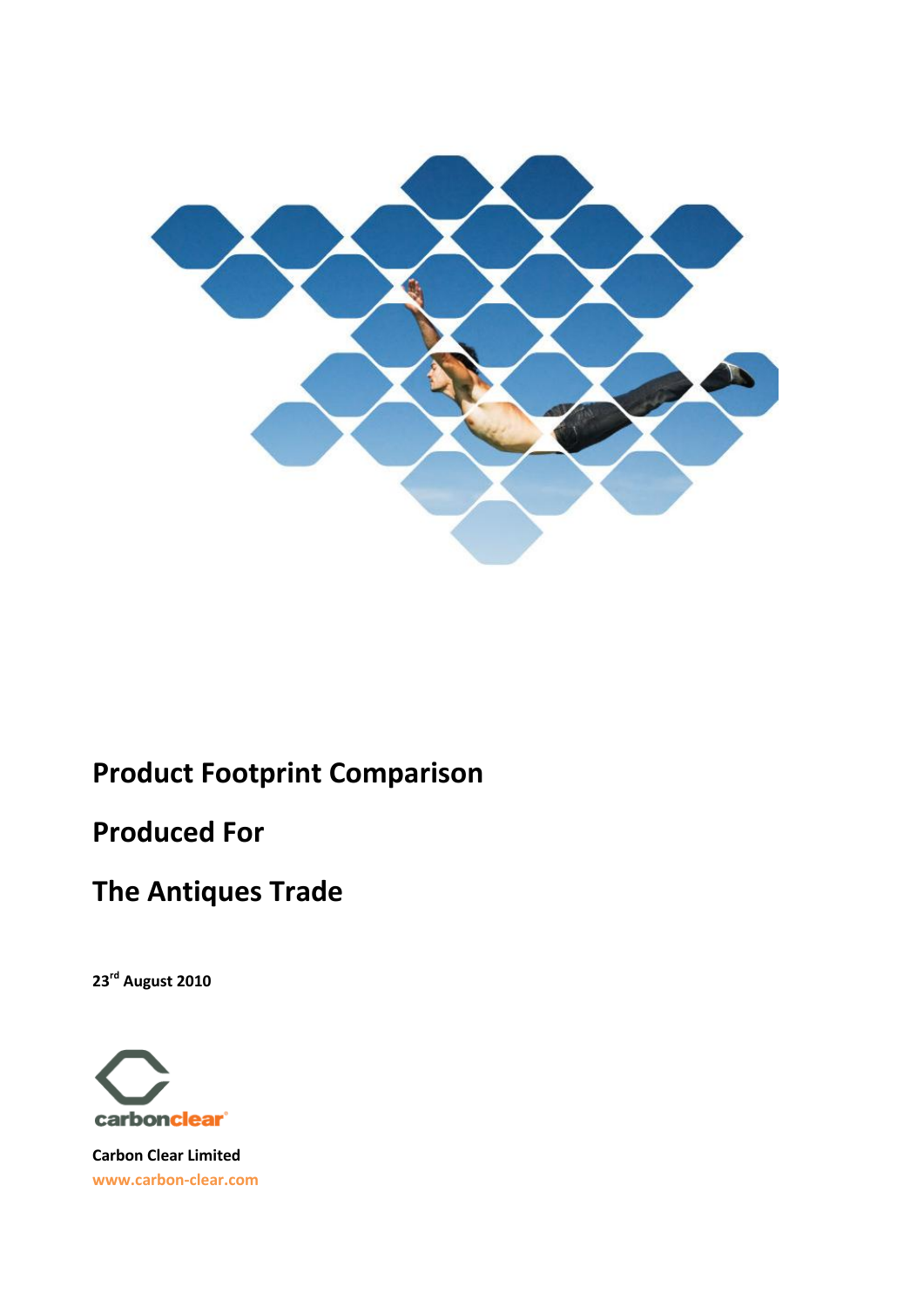

# **The Antiques Trade**

|           | is represented by:                                                   | Author(s)                                                |
|-----------|----------------------------------------------------------------------|----------------------------------------------------------|
| $\bullet$ | <b>Antiques Trade Gazette</b><br>(antiquestradegazette.com)          | Paulo Lopes                                              |
| $\bullet$ | Antiques are Green<br>(antiquesaregreen.org)                         | <b>Approved by</b>                                       |
| $\bullet$ | <b>International Antiques &amp;</b><br>Collectors Fairs (iacf.co.uk) | Anya Ledwith                                             |
|           | The British Antique Dealers'<br>Association (bada.org)               |                                                          |
|           | LAPADA - The Association of Art<br>& Antiques Dealers (lapada.org)   |                                                          |
| $\bullet$ | Society of Fine Art Auctioneers<br>and Valuers (sofaa.org)           | <b>Carbon Clear Limited</b>                              |
|           | <b>Online Galleries</b><br>(onlinegalleries.com)                     | 180-186 King's Cross Road                                |
| $\bullet$ | Antiques.co.uk                                                       | London                                                   |
|           | (antiques.co.uk)                                                     | WC1X 9DE                                                 |
|           |                                                                      | Tel: +44 (0)845 838 7564                                 |
|           | <b>Product Footprint</b>                                             | Fax: +44 (0)208 181 7872                                 |
|           | <b>Comparison</b>                                                    | www.carbon-clear.com                                     |
| Report    |                                                                      | والمرمزح المتاراة والمستوطن والمسترد والمستحدث والمستحدث |

Company registered in England. No 557

5619. Registered office: 32 Dragon Street, Petersfield, Hampshire, GU31 4JJ.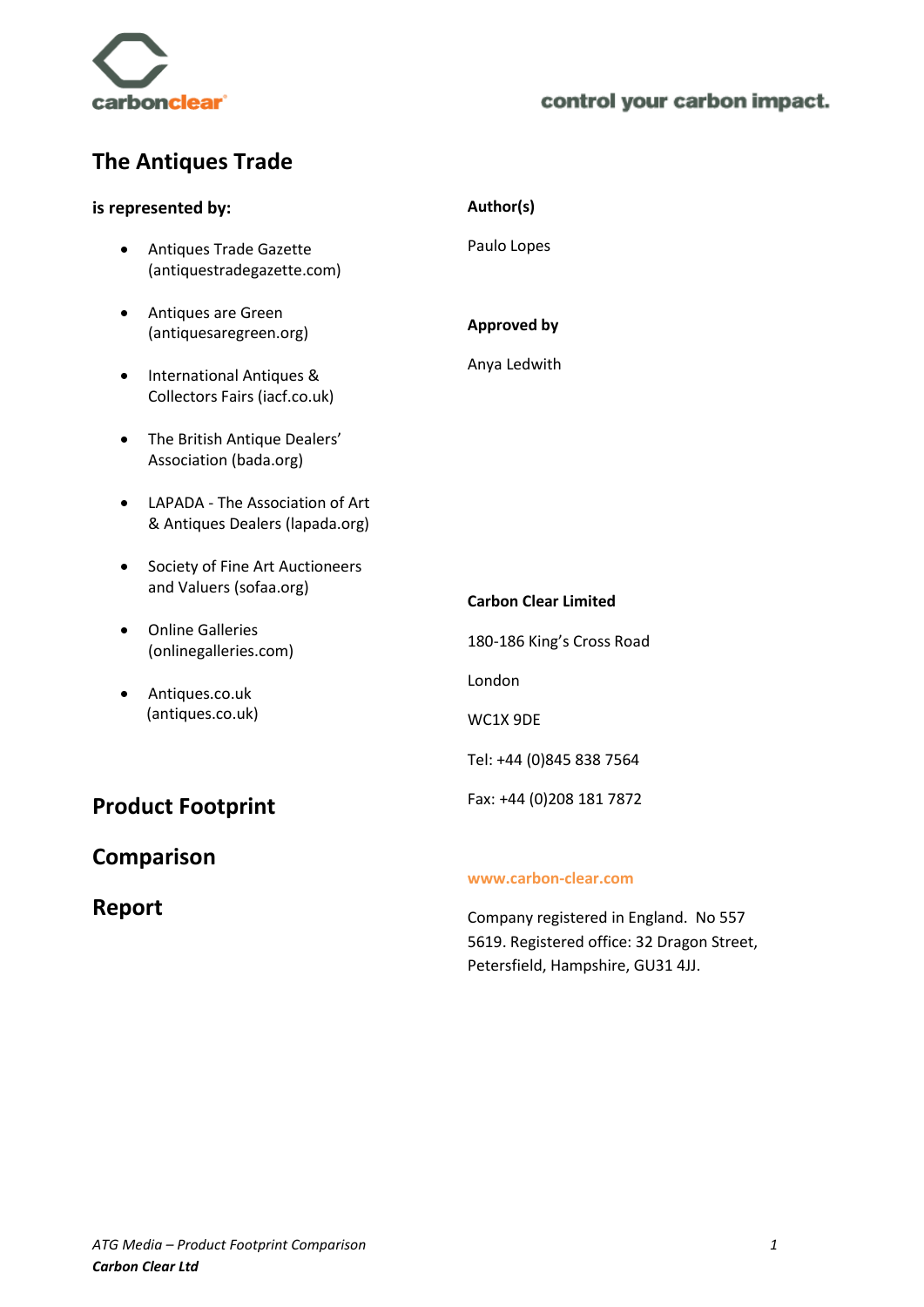

#### **Copyright and Non-Disclosure Notice**

The contents and layout of this report are subject to copyright owned by Carbon Clear. To the extent that we own the copyright in this report, it may not be copied or used without our prior written agreement for any purpose other than the purpose indicated in this report.

The methodology (if any) contained in this report is provided to you in confidence and must not be disclosed or copied to third parties without the prior written agreement of Carbon Clear. Disclosure of that information may constitute an actionable breach of confidence or may otherwise prejudice our commercial interests. Any third party who obtains access to this report by any means will, in any event, be subject to the Third Party Disclaimer set out below.

#### **Third-Party Disclaimer**

Any disclosure of this report to a third-party is subject to this disclaimer. The report was prepared by Carbon Clear at the instruction of, and for use by, our client named on the front of the report. It does not in any way constitute advice to any third-party who is able to access it by any means. Carbon Clear excludes to the fullest extent lawfully permitted all liability whatsoever for any loss or damage howsoever arising from reliance on the contents of this report. We do not however exclude our liability (if any) for personal injury or death resulting from our negligence, for fraud or any other matter in relation to which we cannot legally exclude liability.

© Carbon Clear Limited 2010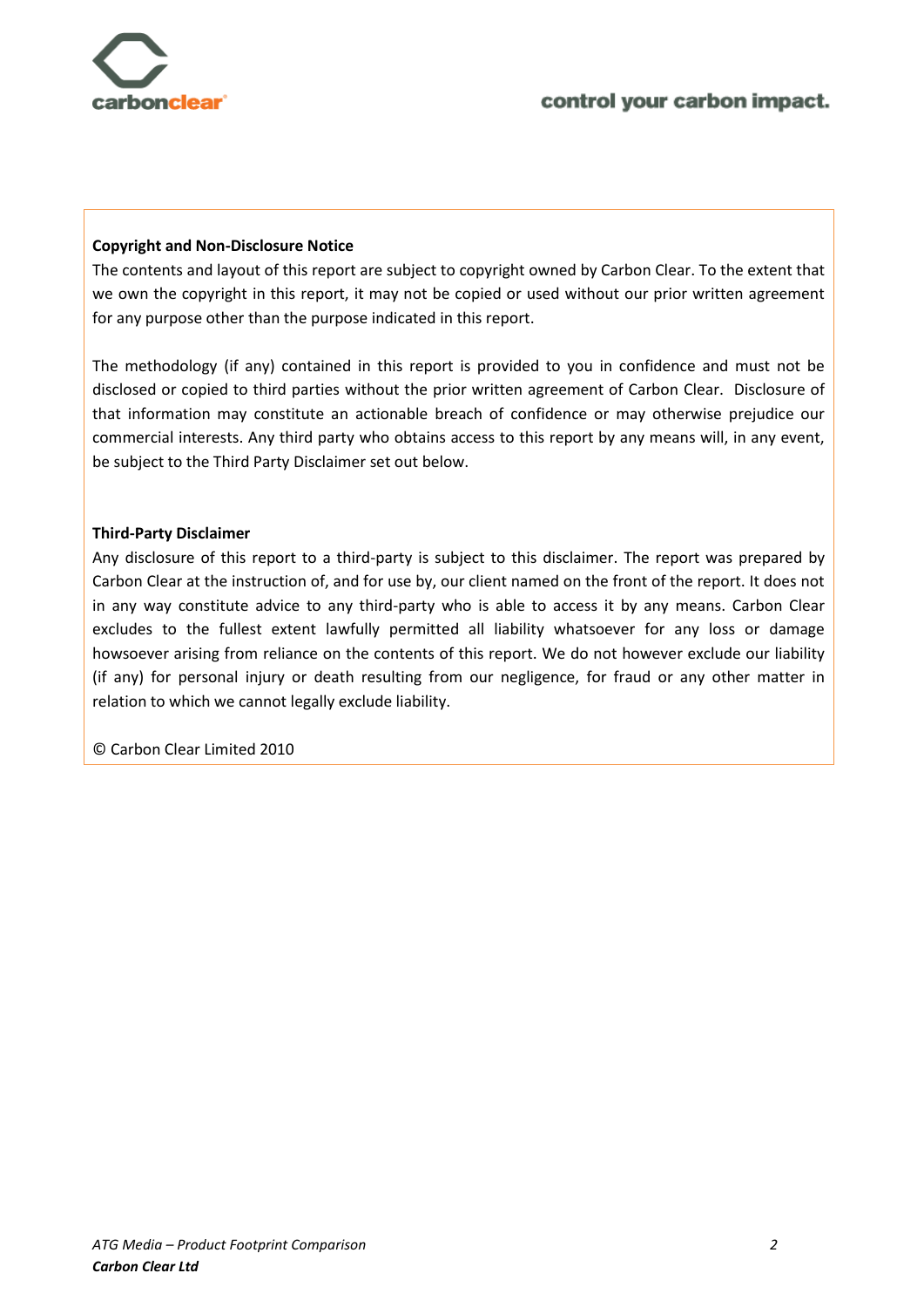

#### <span id="page-3-0"></span>**EXECUTIVE SUMMARY**

#### BACKGROUND

Carbon Clear was commissioned by the antiques trade as represented by Antiques Trade Gazette, Antiques are Green, International Antiques & Collectors Fairs, The British Antique Dealers' Association, LAPADA - The Association of Art & Antiques Dealers, Society of Fine Art Auctioneers and Valuers, Online Galleries and Antiques.co.uk to carry out a study into the relative carbon efficiency of antique furniture in comparison with new furniture.

Our study focuses on comparing the greenhouse gas emissions associated with manufacture, use and disposal of both antique and new furniture. It is our aim to answer the following questions;

*Are antiques greener than new furniture? And if so, what is the difference between their carbon footprints?* 

As an independent consultancy specialising in carbon management and carbon accounting, Carbon Clear is well positioned to answer these question in an objective and robust manner. By following an international standard for the comparison of lifecycle greenhouse gas emissions and by publishing these results for external scrutiny we believe that we can demonstrate the validity of our analysis and conclusions.

#### PRODUCT FOOTPRINT COMPARISON

Our analysis compares two specific examples of chests of drawers; one constructed in 1830, and the other a modern piece. The latter is a good quality piece made to a standard comparable to the antique and currently available for sale from high street retailers. The items are similar pieces, both costing approximately the same to buy today, of a similar size and both serving the same purpose.

For the antique piece, our analysis covers the period from circa 1830 to 2025, a period in which the piece was assumed to have been restored and sold on two occasions. For the new piece, our analysis covers the period 2010 to 2025, the assumed lifespan of furniture.

Table 1 provides a comparison of the greenhouse gas emissions (in kg  $CO<sub>2</sub>e$ ) associated with both products. While the make-up of the carbon footprint of each product differs, the antique product has significantly lower carbon emissions during its lifecycle than the new piece.

| Table 1: Summary |                      |                |                      |            |
|------------------|----------------------|----------------|----------------------|------------|
|                  |                      | <b>Antique</b> |                      | <b>New</b> |
|                  | kg CO <sub>2</sub> e | % of total     | kg CO <sub>2</sub> e | % of total |
| Raw materials    | 26.04                | 19%            | 60.81                | 36%        |
| Production       | 0.00                 | 0%             | 33.88                | 20%        |
| Distribution     | 53.95                | 39%            | 36.04                | 21%        |
| Storage          | 34.78                | 25%            | 28.17                | 17%        |
| Restoration      | 24.83                | 18%            | 0.00                 | 0%         |
| Disposal         | 0.00                 | 0.%            | 11.48                | 7%         |
| Total            | 139.60               |                | 170.38               |            |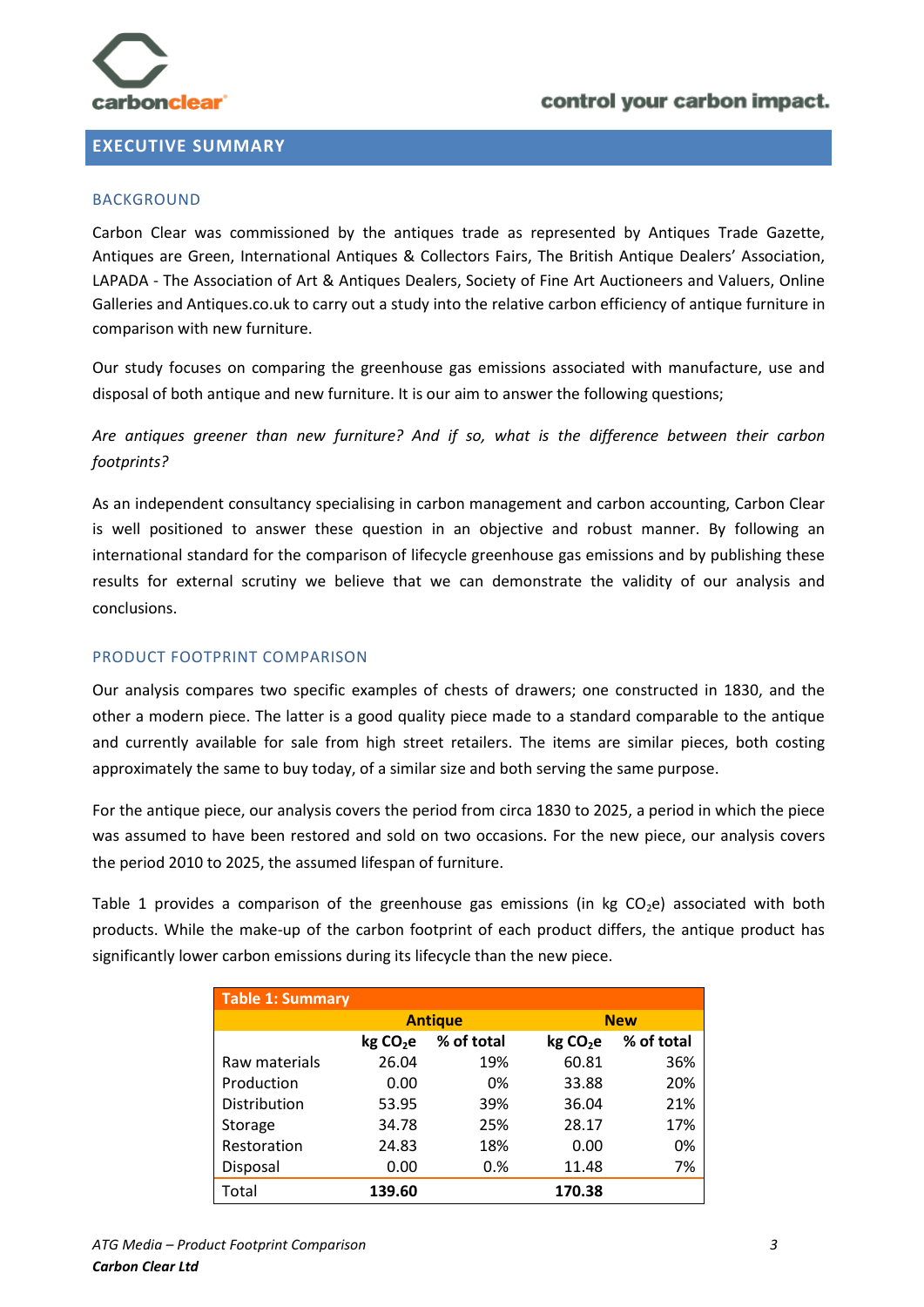

#### COMPARISON OVER LIFESPAN

The absolute emissions of the antique product are lower than the new piece. The graph below compares the typical life cycle carbon impacts of the antique and new chest of drawers in absolute terms.



But this does not tell the whole story as we must also factor in the relative lifespan of one product versus the other. For the antique product, the carbon assessment covers a period of 195 years while the new product assessment covers only 15 years.

In order to compare the footprint of the products based on their lifespan, we calculated the carbon

footprint per year of use. The antique product has an annual carbon footprint of **0.72 kg CO2e**, whereas the new product has a footprint per year of use of **11.36 kg CO2e.** This shows that a new chest of drawers will have a carbon impact sixteen times higher than a chest of drawers.

We recognise that we have used assumptions and we have detailed and explained these assumptions throughout. While our analysis is sensitive to our assumptions, there is no potential to overturn the far lower per annum impact of the antique chest of drawers. It is, therefore, our professional opinion that the associated emissions for an antique chest of drawers are significantly lower than a modern alternative.

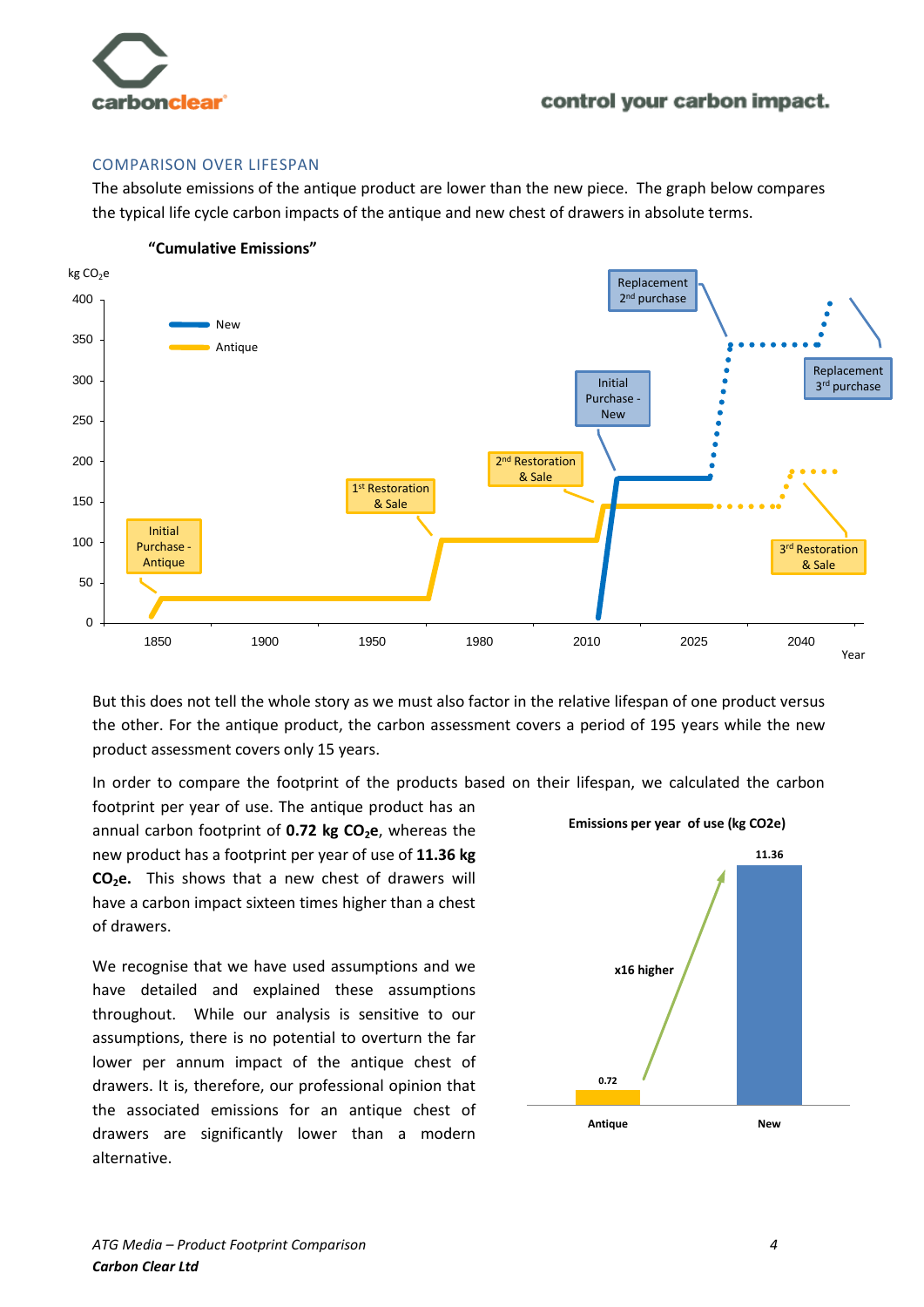

# **TABLE OF CONTENTS**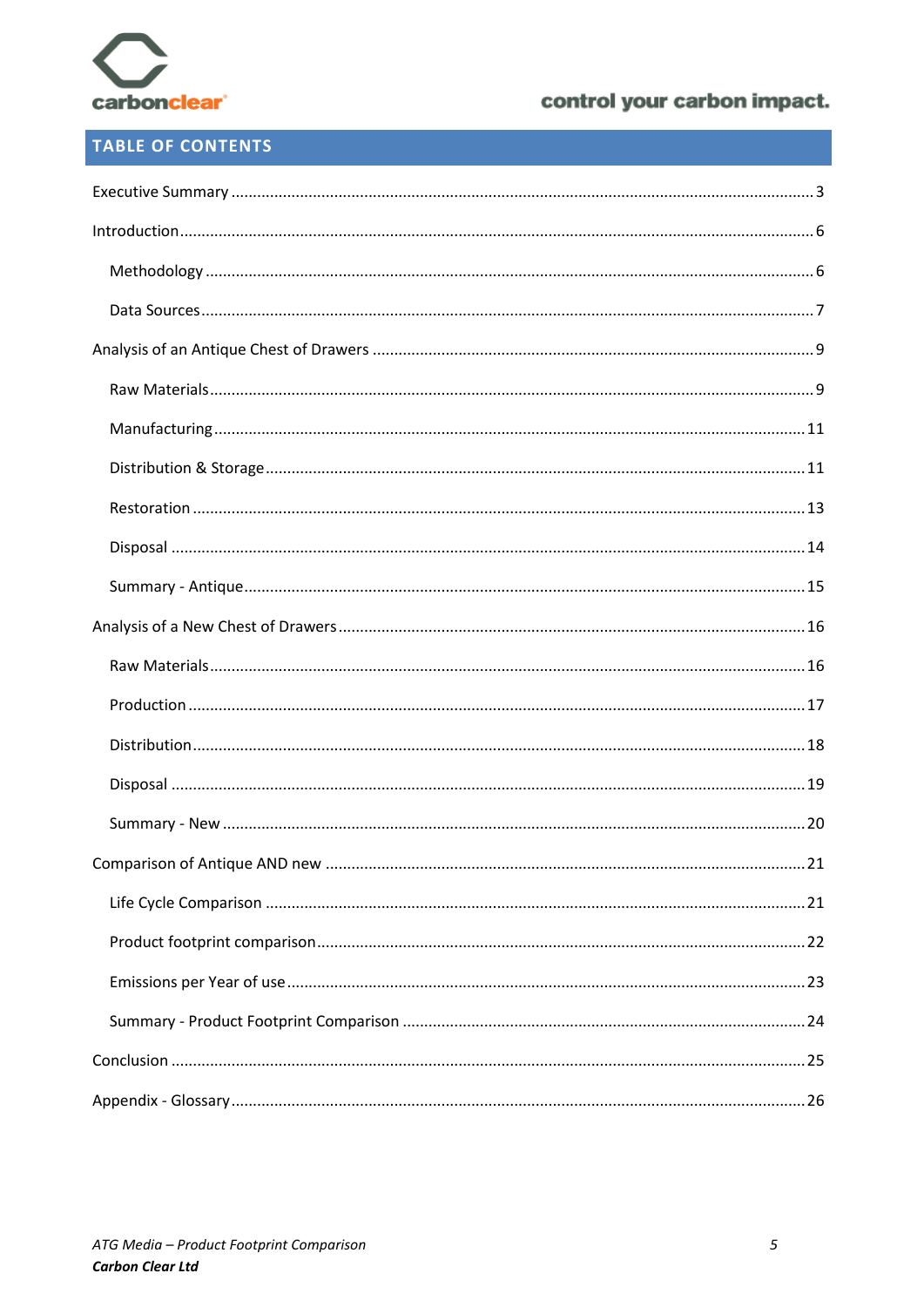

### <span id="page-6-0"></span>**INTRODUCTION**

This report compares the life cycle greenhouse gas emissions of an antique chest of drawers compared to a new one.

Following established good practice for product carbon footprinting this assessment has focused on the following stages of the product lifecycle.

- Raw materials
- Manufacturing
- Transportation
- Disposal

In order to allow useful comparisons, the footprint of the two items is presented in absolute terms and also relative to their expected lifespan and weight of product.

#### <span id="page-6-1"></span>METHODOLOGY

This assessment follows the international specification PAS 2050:2008<sup>1</sup>, which has been developed in response to broad community and industry desire for a consistent method for assessing the life cycle greenhouse gas emissions of goods and services. Life cycle greenhouse gas (GHG) emissions are those that are released as part of the processes of creating, modifying, transporting, storing, using, providing, recycling or disposing of goods and services.

Carbon Clear uses PAS 2050 because:

- **•** The standard has been prepared by the British Standard Institution (BSI) and thus represents the work of an impartial and expert third party
- The specification has international recognition for external stakeholders
- **Provides a consistent method of assessment.**

 $\overline{a}$ 

 $^{1}$  BSI, PAS 2050:2008 – Assessment of the Life Cycle Greenhouse Gas Emissions of Goods and Services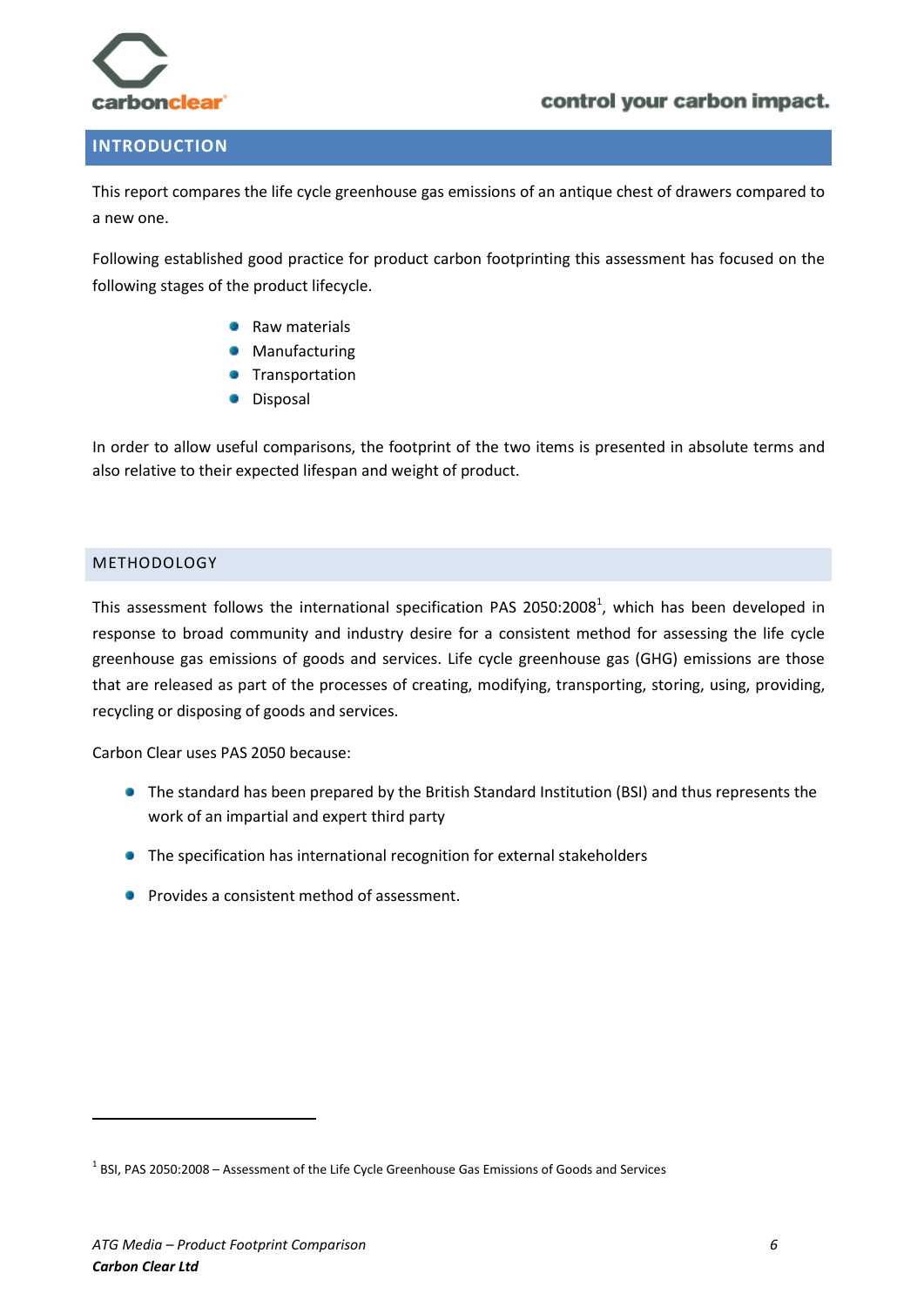

Based on the PAS 2050 methodology, this research analysed the carbon impact associated with the following stages of the life cycle:



The greenhouse gases (GHG) emissions associated with the use of the product have not been included as these are considered minimal.

#### <span id="page-7-0"></span>DATA SOURCES

 $\overline{a}$ 

Data was collected from various sources in order to create an emissions model.

The data and information relating to the antique was provided by Nigel Worboys from Antiques are Green and Richard Lewis from ATG Media.

Christopher Claxon Stevens<sup>2</sup> was also consulted for further details about the origin of raw materials, production methods and transportation in 1830.

Data and information for the new chest of drawers was researched by contacting manufacturers. However, as manufacturers proved reluctant to make full disclosures, Carbon Clear invited Delio Vicente<sup>3</sup>, an expert in furniture product design and manufacturing processes, to contribute.

Emissions have been calculated using emissions factors from Defra<sup>4</sup>, Bath University<sup>5</sup> and the Carbon Trust<sup>6</sup>, and are given as an equivalent unit of carbon dioxide in kilograms of CO<sub>2</sub>e.

 $^2$  Christopher Claxon Stevens from Norman Adams Antiques is an expert in antiques and co-author of "18th Century English Furniture – Norman Adams"

 $^3$  Delio Vicente is a "Furniture and Product Designer" for TemaHome. Delio is an expert in production techniques, with several years of experience within the industry.

<sup>&</sup>lt;sup>4</sup> Defra (2009) "Guidelines to Defra / DECC's GHG Conversion Factors for Company Reporting", UK

<sup>&</sup>lt;sup>5</sup> Bath University (2008) "Inventory of Carbon & Energy", UK

<sup>&</sup>lt;sup>6</sup> Action Energy - Carbon Trust (2003) - Energy Consumption Guide 19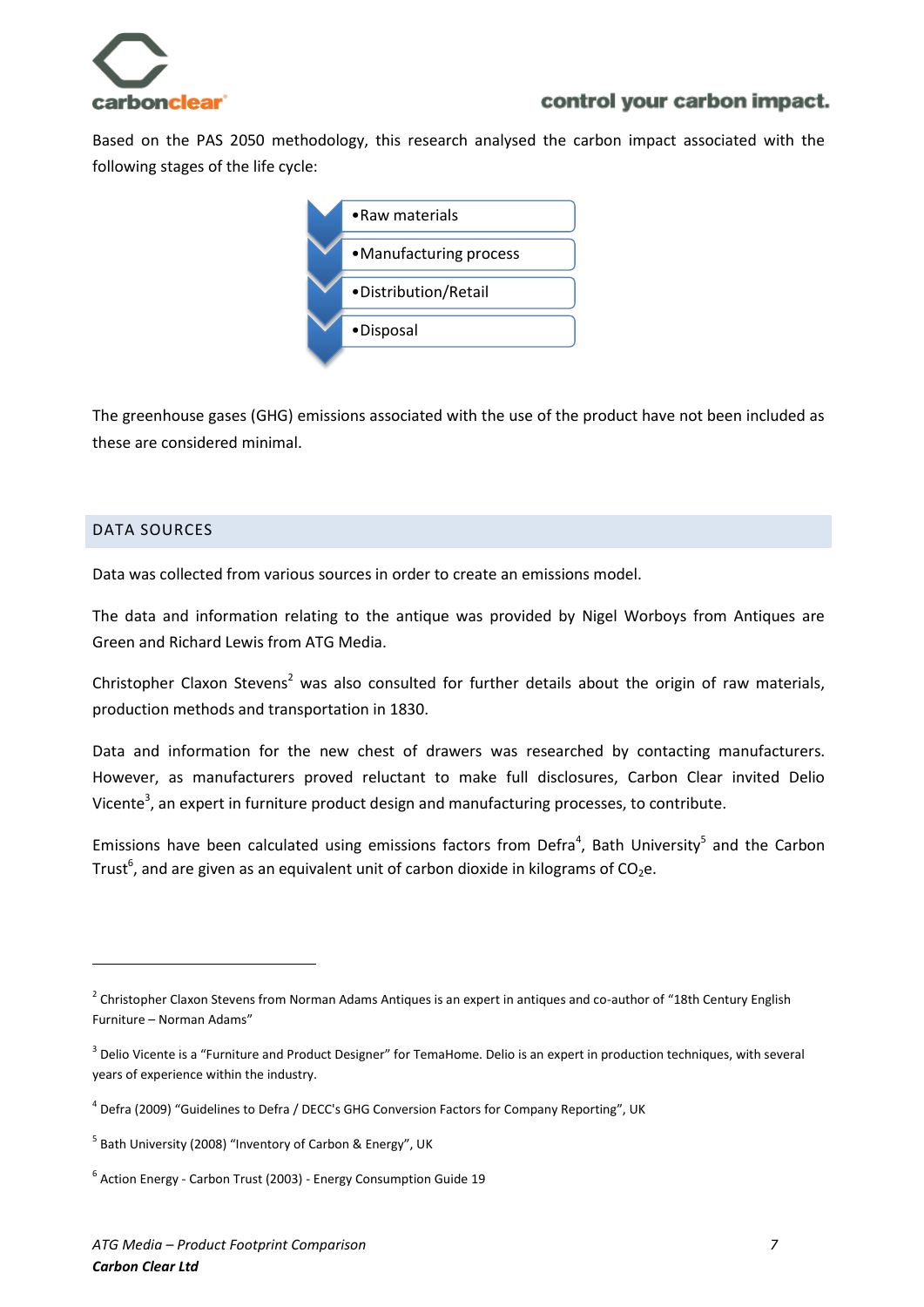

The emissions factor for freight by horse & cart was estimated by Carbon Clear using data published by John Fry<sup>7</sup>, Lisa Young<sup>8</sup> and from the Danish Institute of Agriculture<sup>9</sup>.

The emissions factor for the animal glue was estimated by Carbon Clear using raw data from water boiling tests<sup>10</sup>. Further research explored the process used to produce animal glue, thus establishing the amount of wood used in the process and the respective carbon emissions using IPCC data<sup>11</sup>.

All tables have had figures rounded to two decimal places unless otherwise specified. Thus some minor discrepancy in totals may occur.

Where accurate data was not available, assumptions have been based on expert opinion both for the antique and new chest of drawers. All assumptions have been clearly stated in the report.

 $\ddot{\phantom{a}}$ 

 $^7$  Fry, J. (1973) "Methane Digesters for Fuel Gas and Fertilizer", California, US

<sup>&</sup>lt;sup>8</sup> Young, L. (2006) "London's Working Horses", The Globe & Mail, Canada

<sup>&</sup>lt;sup>9</sup> Hensen, A. (2005) "Dairy farm CH4 and N2O emissions, from one square metre to the full farm scale", Volume 112, Issue 2-3, Danish Institute of Agriculture Sciences

 $10$  Carbon Clear (2009) "Water Boiling Test (WBT) – protocol v3.0"

<sup>&</sup>lt;sup>11</sup> IPCC (2006) "IPCC Guidelines for National Greenhouse Gas Inventories"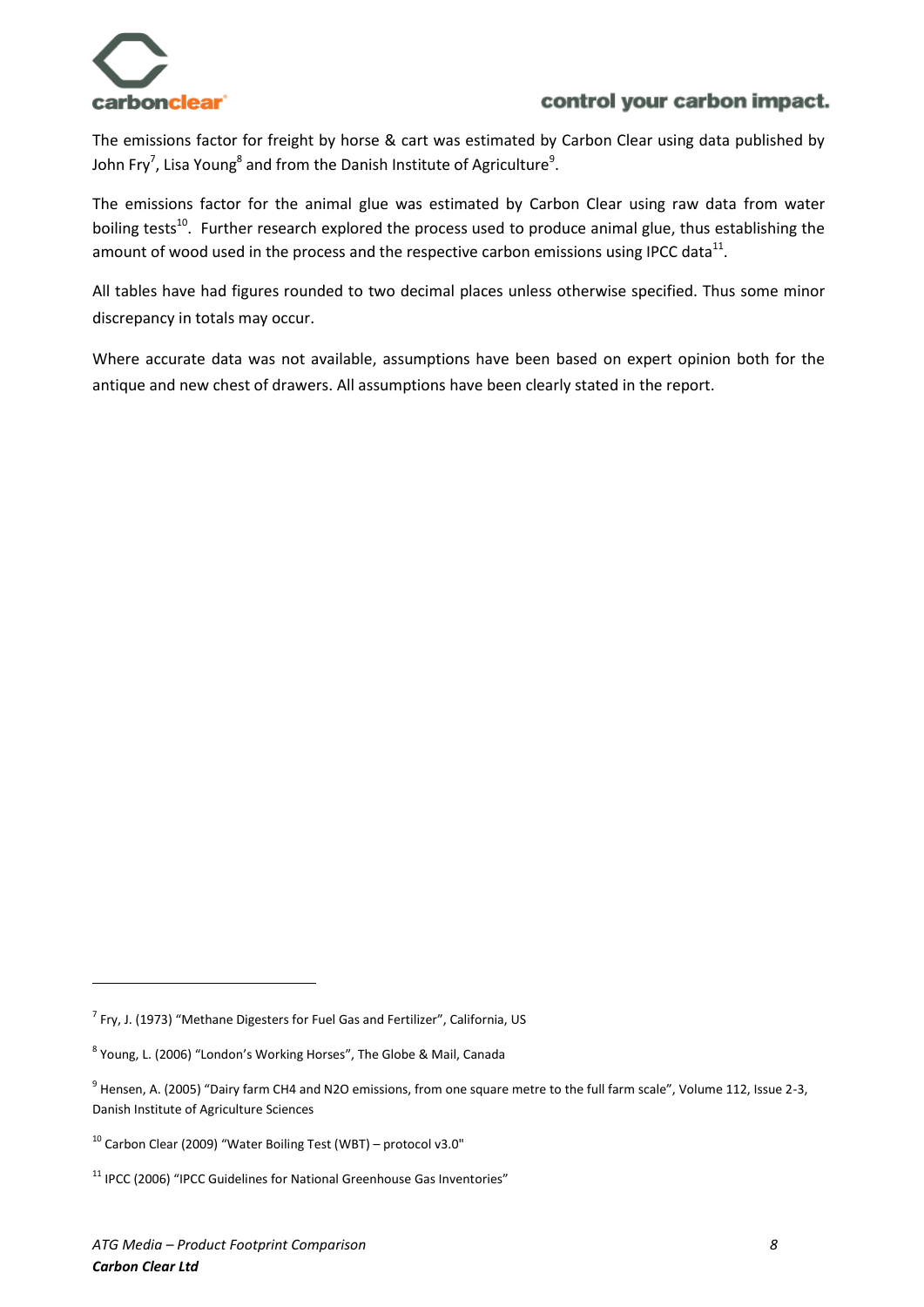

### <span id="page-9-0"></span>**ANALYSIS OF AN ANTIQUE CHEST OF DRAWERS**

The life cycle analysis of the antique chest of drawers focussed on the origin of raw materials, distances travelled, types of transport used, production, restoration and reselling of the furniture. ATG Media collected historical data and invited an expert to provide further information in order to document the production process in 1830 and the origin of the raw materials.

The antique considered for this report is a chest of drawers manufactured in 1830 in England, weighing approximately 50 kg.

#### <span id="page-9-1"></span>RAW MATERIALS

The chest of drawers was constructed with a pine carcass and a mahogany veneer which was widely available in 1830.

The weight of the pine is approximately 43 kg, representing 90% of the total weight of the chest of drawers. According to expert opinion, the pine was probably sourced from the Baltic; however around this period North America would soon become the major source of pine.

For this assessment, the pine is assumed to be from the Baltic which is transported by horse and cart to a port in one day. From there, the wood was freighted by sailing ship to the Port of London, where it assumed to have travelled 10 miles by horse and cart to the cabinet maker.

Mahogany for veneers was often sourced from the West Indies (possibly Cuba or Honduras). The mahogany is assumed to have been transported by horse and cart from a location outside Havana, Cuba, shipped to London and then transported 10 miles to the cabinet maker.

The brass fittings account for 1 kg of the product's weight and were probably made in Birmingham, cast or stamped out by specialist firms such as ones run by Matthew Boulton's. The analysis assumes that the brass fittings were transported by horse and cart from Birmingham to the cabinet maker.

The glue was probably made locally (from boiled hoof and horn), as was the polish (shellac varnish, with the shellac imported from the East). The emissions associated with the shellac are minimal and have not been included in this analysis.

Table 2 summarises the carbon impact associated with transport of the raw materials. Please note that these relate to modes of transportation in pre-industrial times before fossil fuels were used for transport.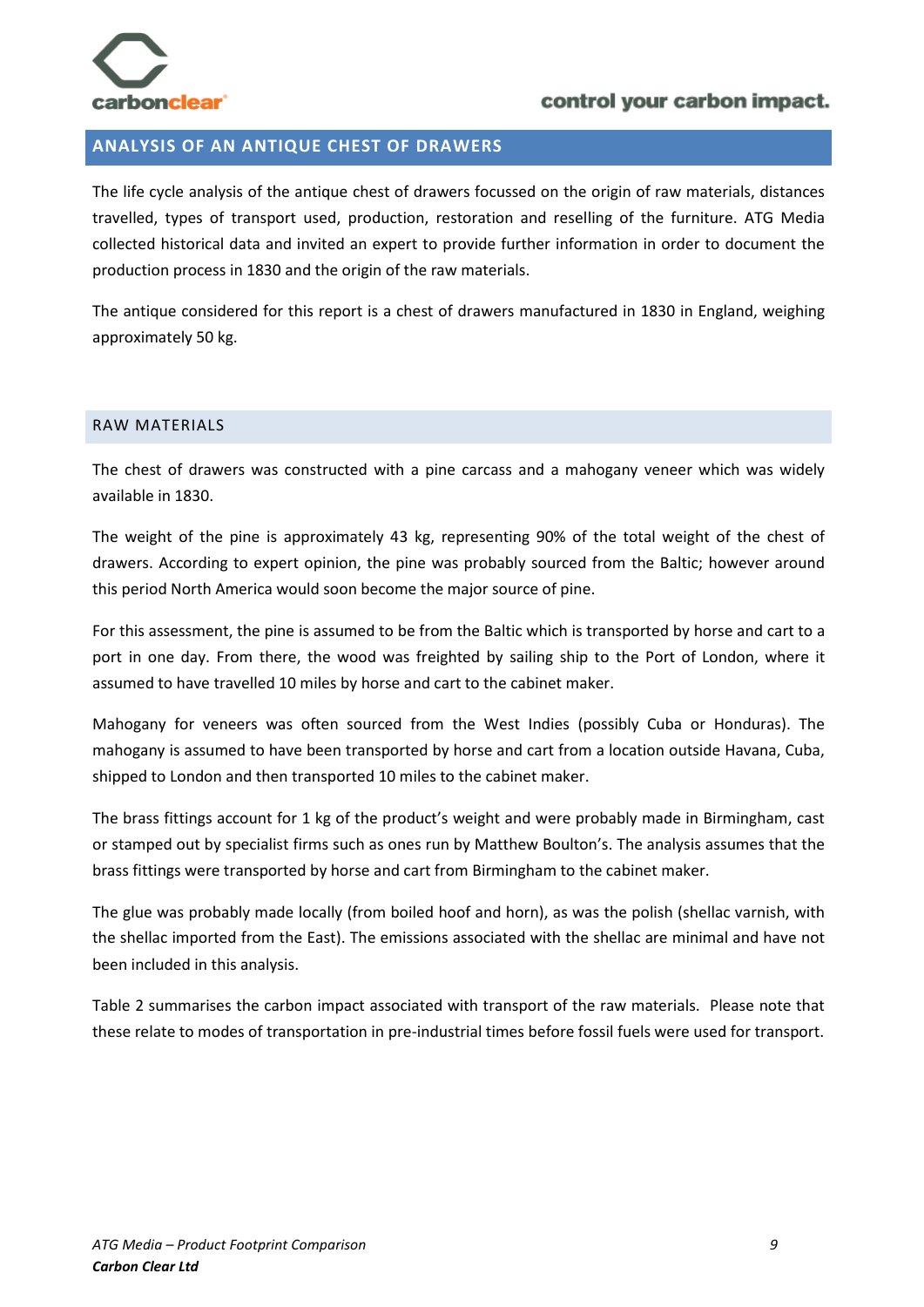

| Table 2           | <b>Transport</b>         |                    |                     |
|-------------------|--------------------------|--------------------|---------------------|
|                   | <b>Type of transport</b> | <b>Weight (kg)</b> | kgCO <sub>2</sub> e |
| Pine              | Horse & cart             | 42.5               | 0.191               |
|                   | Ship (sail)              | 42.5               | 0.000               |
| Mahogany          | Horse & cart             | 4                  | 0.018               |
|                   | Ship (sail)              | 4                  | 0.000               |
| Brassware & locks | Horse & cart             | 1                  | 0.005               |
|                   |                          |                    |                     |
|                   |                          | Total              | 0.214               |

\*Note: Above table figures have been rounded to three decimal places

The ships were powered by wind and therefore generated no associated emissions. Transporting materials by horse and cart generates emissions (primarily methane) which have been calculated using the following assumptions: a two horse cart can pull 2.5 to 3 tonnes, with each horse emitting 2.814 kg  $CO_2e^{12}$  a day; assuming that all the distances travelled will take one day, this resulted in an emissions factor of 0.0023 kgCO<sub>2</sub>e per kg freighted per day<sup>13</sup>.

Table 3 shows the embodied emissions in the raw materials.

| Table 3           | <b>Embodied emissions</b> |                     |  |
|-------------------|---------------------------|---------------------|--|
|                   | weight (kg)               | kgCO <sub>2</sub> e |  |
| Pine              | 42.5                      | 13.98               |  |
| Mahogany veneer   | 4                         | 1.65                |  |
| Brassware & locks | 1                         | 1.69                |  |
| Animal glue       | ς                         | 8.49                |  |
|                   |                           |                     |  |
|                   | Total                     | 25.82               |  |

The embodied emissions data uses the Bath University research that analysed GHG emissions associated with current wood cutting and processing in the UK. For the antique piece, most of the wood would have been cut and processed by hand, resulting in an embodied emissions factor close to zero. However, to be conservative, this analysis uses a coefficient based on 70% of the new coefficient.

Total GHG emissions associated with the embodied emissions and the transportation of the raw materials amounts to 26 kgCO<sub>2</sub>e.

 $\overline{a}$ 

<sup>&</sup>lt;sup>12</sup> Estimated by Carbon Clear based on livestock GHG emissions

 $13$  0.0023 = (2.814kgCO<sub>2</sub>e \* 2 horses) / (2,500kg)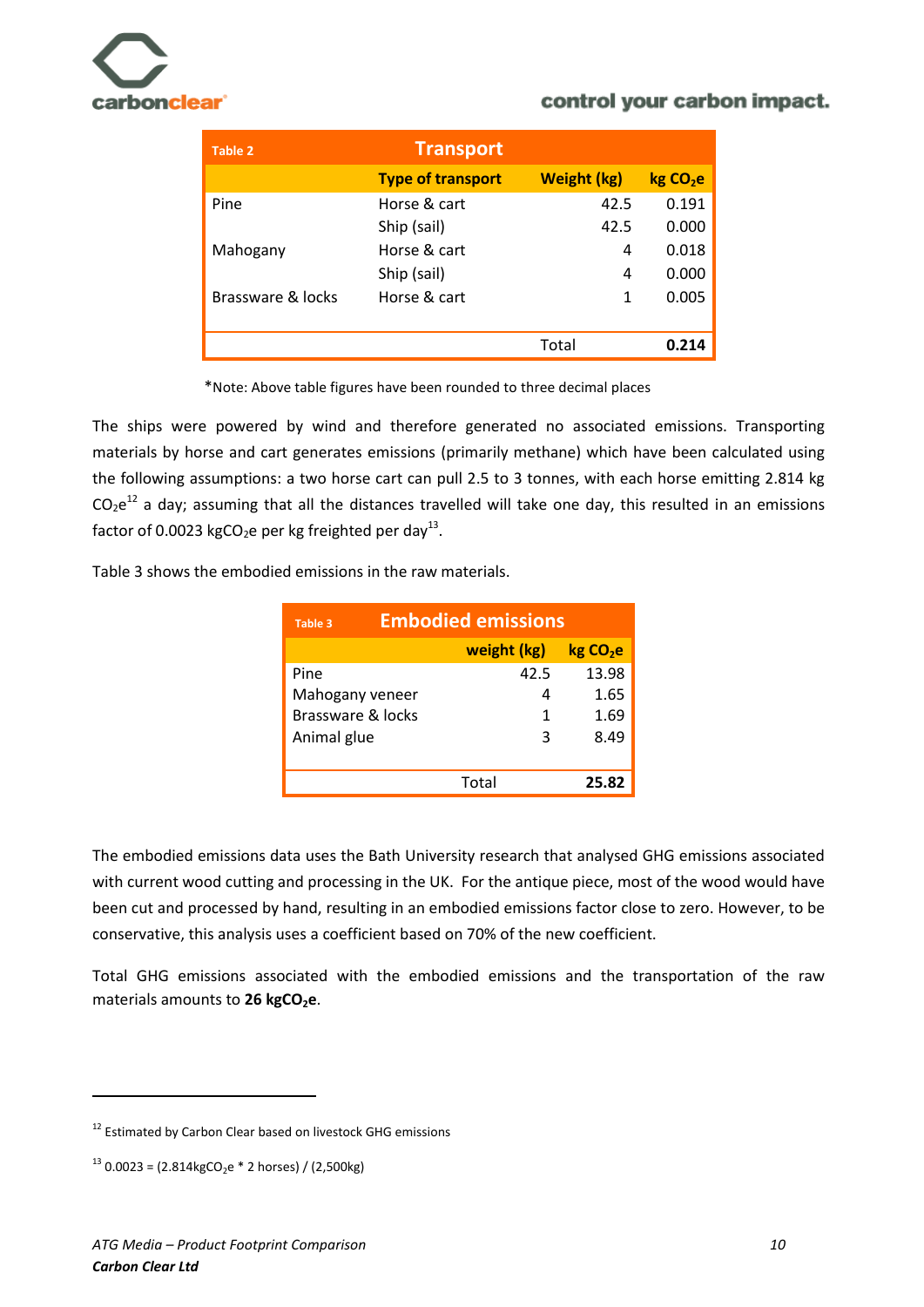

#### <span id="page-11-0"></span>MANUFACTURING

Cabinet makers' workshops in 1830 were not generally powered and all the work was done by hand in daylight. Wood was burnt to produce and warm the animal glue and as a by-product it would also heat the workshop; these emissions have already been accounted for within the animal glue embodied emissions factor.

Thus no additional GHG emissions have been associated with the manufacturing process of the chest of drawers.

#### <span id="page-11-1"></span>DISTRIBUTION & STORAGE

As was common at the time, the analysis assumes that the chest of drawers was initially sold locally and was transported to the customer by horse and cart.

As agreed with ATG, the report assumes that the antique is kept within the original customer's family before going through two sales processes; one sale between 1950 and 1980 and the second sale in 2010.

With the item being kept within the family, the report assumes that the GHG impact emissions associated with any move is minimal and therefore has not been included.

The GHG impact during the sales process includes the transportation and storage of the item, as summarised in Table 4. In a typical sale, the item is transported in a light van along with other items to the auctioneer, on to the dealer who buys it, to a restorer, back to the dealer. Finally, the customer will use a car to buy the item; this will produce more emissions than using a van that transports other items as well. The first sale occurred somewhere between 1950 and 1980 when vehicles emitted more GHG emissions than today as they were less efficient. Carbon Clear estimated the emissions of vehicles during that period $^{14}$ .

 $\overline{a}$ 

<sup>&</sup>lt;sup>14</sup> GHG emissions estimated using data from Environmental Protection Agency (2009) "Light-Duty Automotive Technology, carbon Dioxide Emissions, and Fuel Economy Trends: 1975 through 2009" and "Defra (2009) "Guidelines to Defra / DECC's GHG Conversion Factors for Company Reporting", UK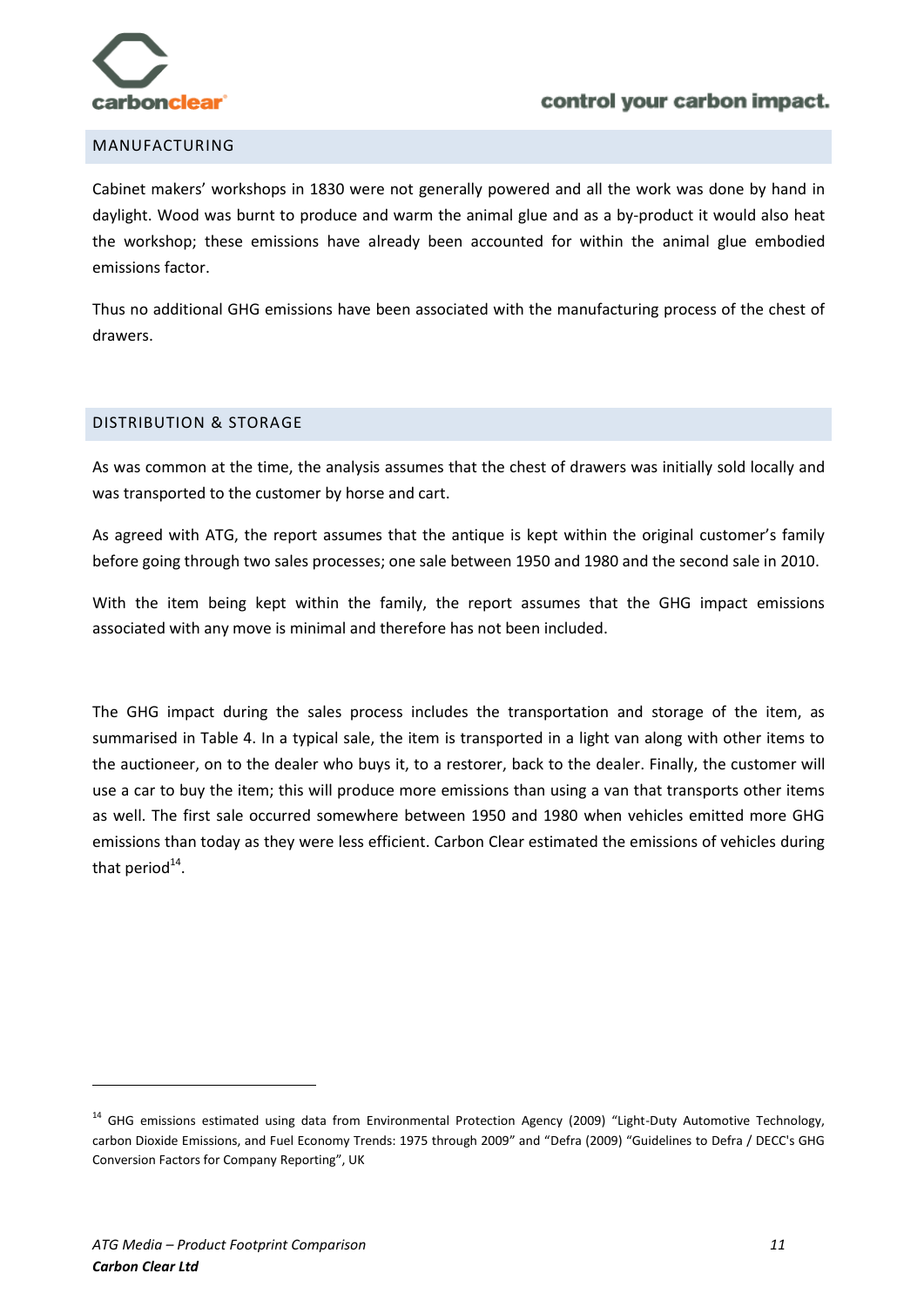

| <b>Table 4</b>                    | <b>Distribution</b>      |                  |                      |  |
|-----------------------------------|--------------------------|------------------|----------------------|--|
|                                   | <b>Distances (Miles)</b> | <b>Transport</b> | kg CO <sub>2</sub> e |  |
| From cabinet maker<br>to customer | 5.                       | Horse & cart     | 0.11                 |  |
| 1st sale                          |                          |                  |                      |  |
| To auctioneer                     | 25                       | Freight - road   | 1.42                 |  |
| To dealer                         | 40                       | Freight - road   | 2.27                 |  |
| To restorer                       | 15                       | Freight - road   | 0.85                 |  |
| To dealer's shop                  | 15                       | Freight - road   | 0.85                 |  |
| To consumer                       | 50                       | $Car - road$     | 29.68                |  |
|                                   |                          |                  |                      |  |
| 2nd sale                          |                          |                  |                      |  |
| To dealer                         | 40                       | Freight - road   | 1.30                 |  |
| To restorer                       | 15                       | Freight - road   | 0.49                 |  |
| To dealer's shop                  | 15                       | Freight - road   | 0.49                 |  |
| To consumer                       | 50                       | $Car - road$     | 16.49                |  |
|                                   |                          |                  |                      |  |
|                                   |                          | Total            | 53.95                |  |

In addition to being transported, the item would have been stored at each location (with energy considerations in each of the buildings). The number of days stored at each location can vary widely, therefore the estimations used mirrored the number of days used for the new chest of drawers where these are available. Typical energy consumption figures for storage<sup>15</sup> have been applied including an adjusted emissions factor for the first sale<sup>16</sup> which happened between 1950 and 1980. The emissions associated with storage at the restorer have not been included here, as it has been accounted for in the restoration section. The GHG emissions impact arising from storage are summarised in Table 5.

 $\ddot{\phantom{a}}$ 

<sup>&</sup>lt;sup>15</sup> Action Energy (Carbon Trust), 2003 - Energy Consumption Guide 19

<sup>&</sup>lt;sup>16</sup> Storage emissions factor estimated using electricity data from International Energy Agency (2010) "Electricity Generation by fuel in the United Kingdom – 1971" and IPCC (2006) "IPCC Guidelines for National Greenhouse Gas Inventories"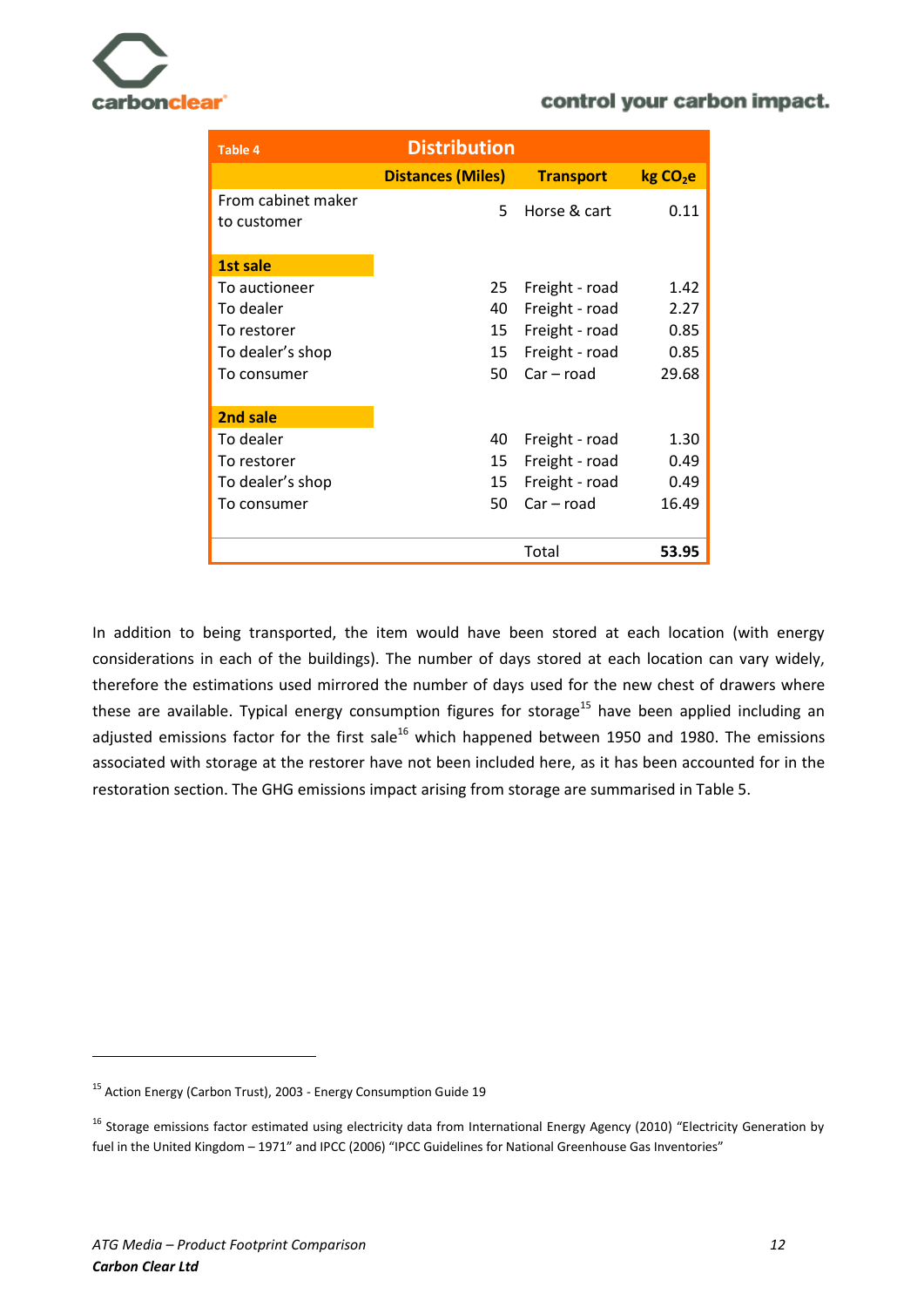

| <b>Table 5</b>        | <b>Storage</b> |                     |  |  |
|-----------------------|----------------|---------------------|--|--|
|                       | <b>Days</b>    | kgCO <sub>2</sub> e |  |  |
|                       |                |                     |  |  |
| 1st sale              |                |                     |  |  |
| At auction            | 2              | 2.09                |  |  |
| At dealer's warehouse | 5              | 5.23                |  |  |
| At dealer shop        | 14             | 14.64               |  |  |
|                       |                |                     |  |  |
| 2nd sale              |                |                     |  |  |
| At dealer's warehouse | 5              | 3.37                |  |  |
| At dealer shop        | 14             | 9.45                |  |  |
|                       |                |                     |  |  |
|                       | Total          | 34.78               |  |  |

Total GHG emissions associated with the distribution and storage of the antique chest of drawers amounts to 89 kgCO<sub>2</sub>e.

#### <span id="page-13-0"></span>RESTORATION

 $\overline{a}$ 

The restoration process can vary widely depending on the condition of the piece of furniture. This research assumes that the restoration phase takes five days and has undergone two restoration processes; however based on advice by the client it should be noted that in practice a major restoration would usually only be required every 100 years. However for the purpose of this study it has been assumed that a full restoration has taken place on each occasion the item has been sold.

Most of the restoration processes involved manual and small electrical tools (in workshops requiring heating and lighting). When calculating the energy used during this process, this research uses the emissions factor for "Light Manufacturing"<sup>17</sup> (the same coefficient factor as used for the manufacturing process of the new chest of drawers). While the restoration process is expected to use less energy than that implied by the "Light Manufacturing" coefficient, the use of this coefficient reflects a conservative accounting approach to this item. The GHG emissions associated with storage are included within the emissions factor for "Light Manufacturing".

In addition to the energy used during the restoration process, the analysis also includes emissions associated with primary materials, in this case polish and wax $^{18}$ . Again, the GHG emissions for the first

<sup>&</sup>lt;sup>17</sup> Action Energy (Carbon Trust), 2003 - Energy Consumption Guide 19

 $18$  Bath University (2008) "Inventory of Carbon & Energy", UK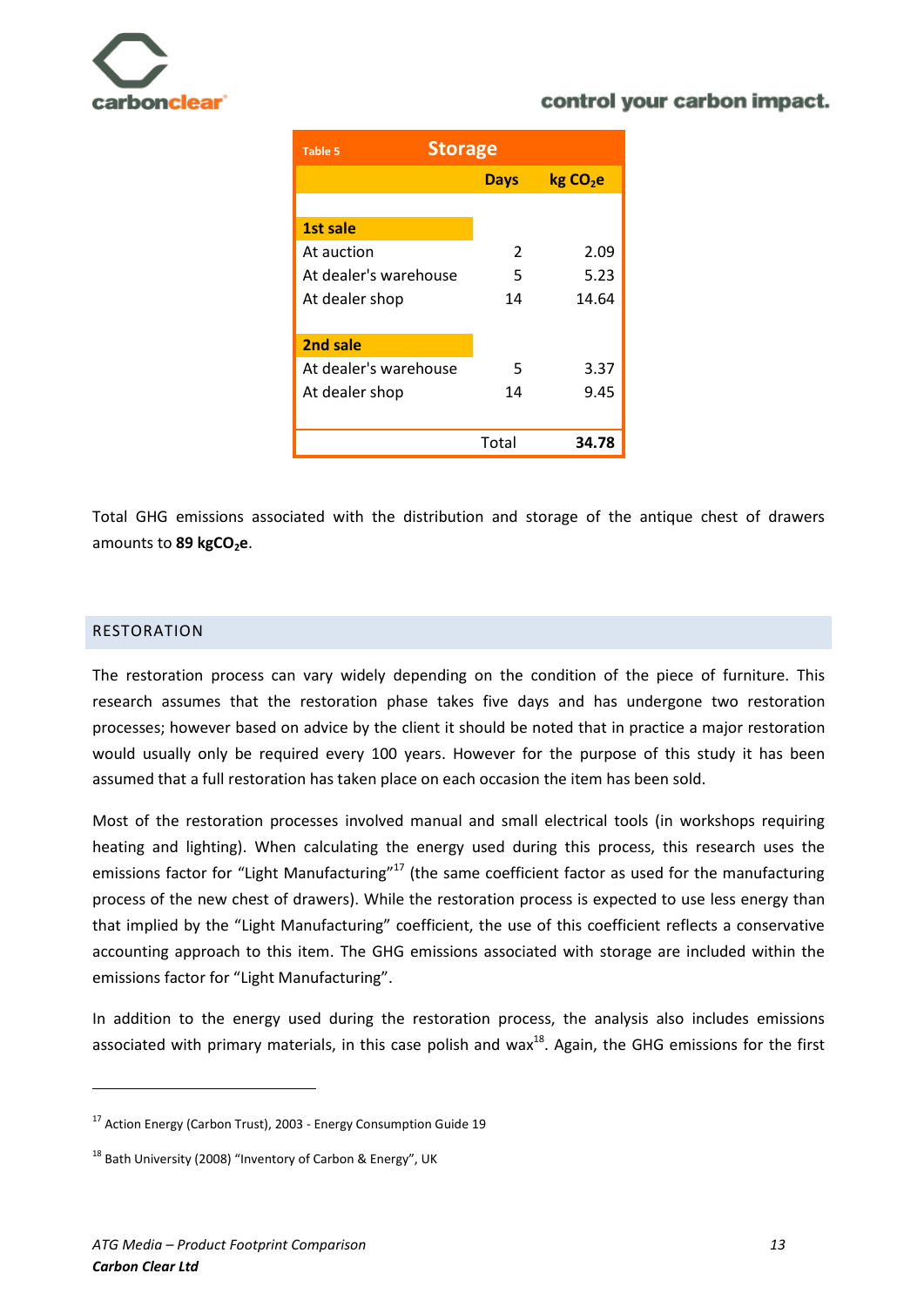

sale were adjusted to consider the higher emissions<sup>19</sup> from electricity generation during that period. The report assumes 1kg of finishing products, an amount similar to that used on new furniture products.

| <b>Table 6</b>                     | <b>Restoration</b> |                       |                     |  |
|------------------------------------|--------------------|-----------------------|---------------------|--|
|                                    | <b>Days</b>        | <b>Weight</b><br>(kg) | kgCO <sub>2</sub> e |  |
|                                    |                    |                       |                     |  |
| <b>1st sale</b>                    |                    |                       |                     |  |
| <b>Light Manufacturing process</b> | 5                  |                       | 8.55                |  |
| Finishing products                 |                    | 1                     | 5.38                |  |
|                                    |                    |                       |                     |  |
| 2nd sale                           |                    |                       |                     |  |
| <b>Light Manufacturing process</b> | 5                  |                       | 5.52                |  |
| Finishing products                 |                    | 1                     | 5.38                |  |
|                                    |                    |                       |                     |  |
|                                    |                    | Total                 | 24.83               |  |

Table 6 shows a summary of the GHG emissions associated with the restoration process, which accounts for **25 kgCO2e** of the total product footprint.

# <span id="page-14-0"></span>DISPOSAL

 $\ddot{\phantom{a}}$ 

Due to the extended life expectancy of the antique, the report assumes that the item will be resold and not disposed off, therefore there are no GHG emissions for this stage.

<sup>&</sup>lt;sup>19</sup> Electricity data from International Energy Agency (2010) "Electricity Generation by fuel in the United Kingdom – 1971" and IPCC (2006) "IPCC Guidelines for National Greenhouse Gas Inventories"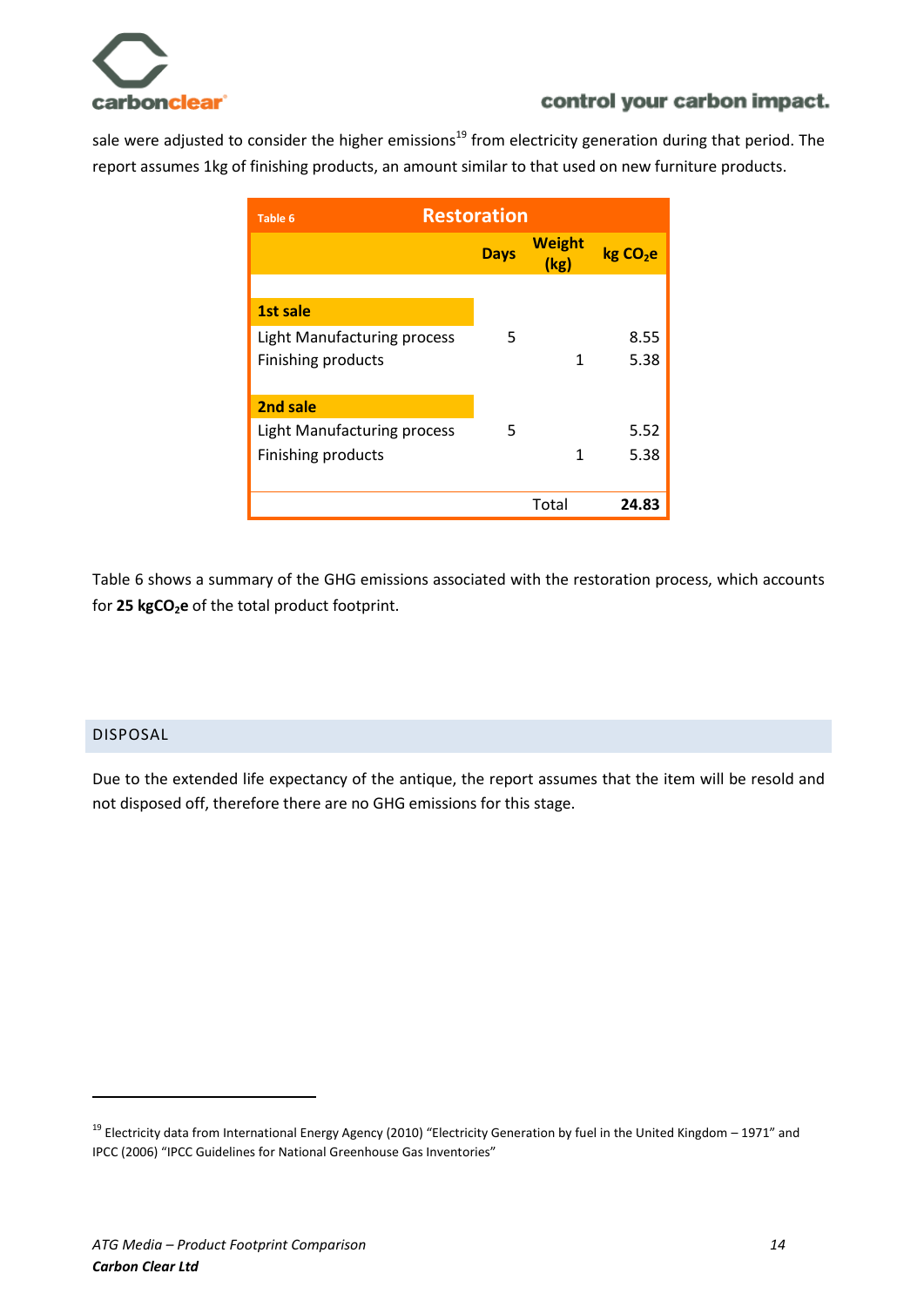

### <span id="page-15-0"></span>SUMMARY - ANTIQUE

The estimated life cycle emissions associated with the antique chest of drawers sums to **140 kgCO2e** as itemised in Table 7 below.

| <b>Summary - Antique</b><br>Table 7                      |                      |            |  |
|----------------------------------------------------------|----------------------|------------|--|
|                                                          | kg CO <sub>2</sub> e | % of total |  |
| Raw materials<br>(inc Transport & embodied<br>emissions) | 26.04                | 18.7%      |  |
| Production                                               | 0.00                 | 0.0%       |  |
| Distribution                                             | 53.95                | 38.6%      |  |
| <b>Storage</b>                                           | 34.78                | 24.9%      |  |
| Restoration                                              | 24.83                | 17.8%      |  |
| Disposal                                                 | 0.00                 | 0.0%       |  |
|                                                          |                      |            |  |
| Total                                                    | 139.60               |            |  |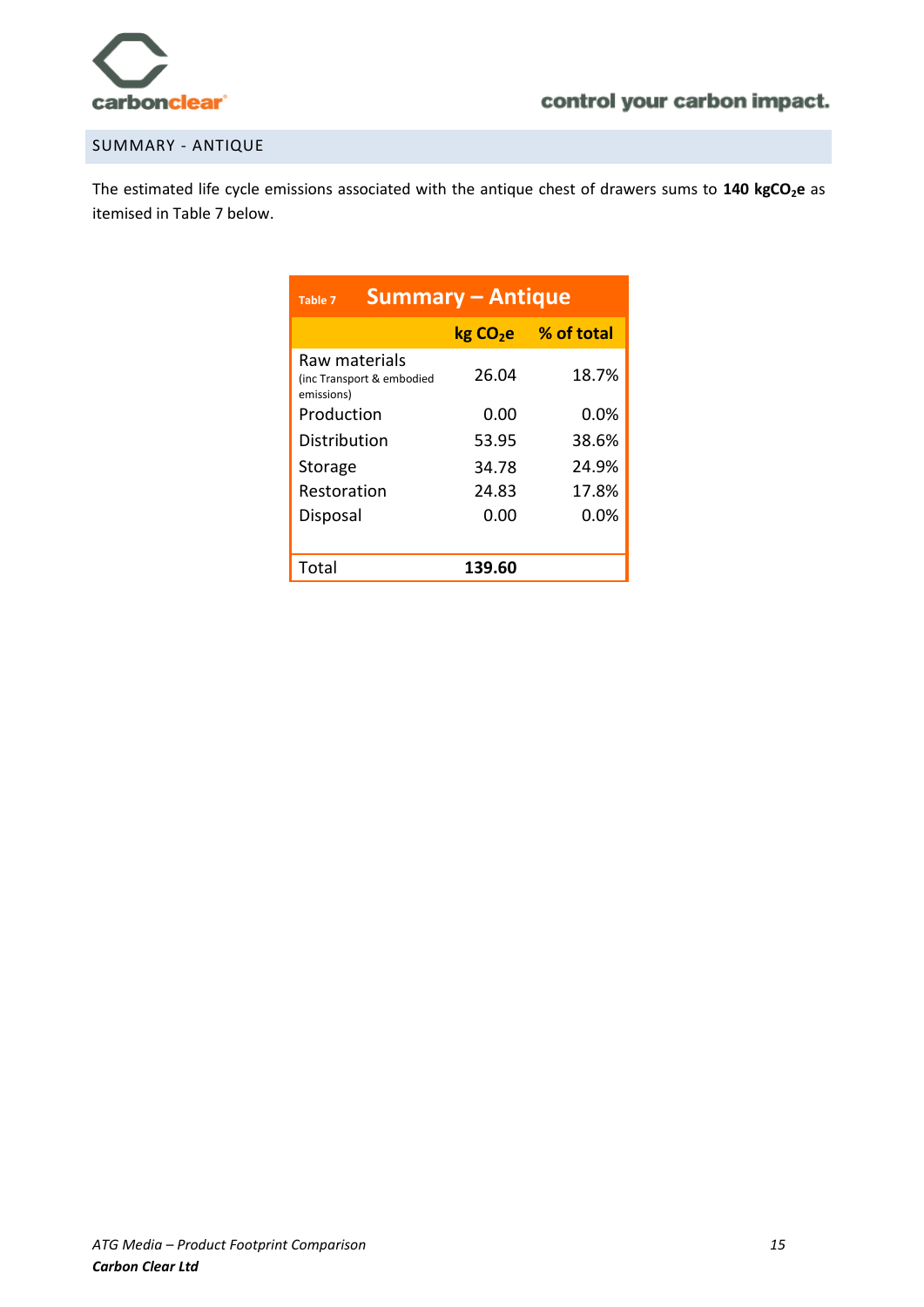

### <span id="page-16-0"></span>**ANALYSIS OF A NEW CHEST OF DRAWERS**

The life cycle analysis of the new chest of drawers focuses on the origin of raw materials, freight distances, types of transport used, production processes and product disposal.

This analysis is based on a typical manufacturing process, with process information provided by Delio Vicente, an expert in the design and manufacture of furniture. Specific manufacturers were also contacted to provide the remaining information, although detailed data of the manufacturing process was not forthcoming.

The new furniture selected for review is a "Five Drawer Chest" manufactured in 2010 and weighing approximately 68 kg. This furniture is of high quality and has a similar price and features to the antique chest of drawers.

#### <span id="page-16-1"></span>RAW MATERIALS

This study has made the following assumption:

The new chest of drawers is composed of Chinese birch, MDF, chipboard and walnut veneer.

All the raw materials originate in China, more specifically from the province of Guangdong, a region that is known for manufacturing most of the furniture for the western world. All materials were transported in bulk by articulated lorry to the manufacturing facility in Guangzhou. Without knowing specific locations within the province, it was assumed that the Chinese birch is sourced 100 miles away and the remaining raw materials approximately 25 miles away. The transport of all materials is summarised in Table 8.

| <b>Transport of raw materials</b><br><b>Table 8</b> |                  |                            |                      |  |  |
|-----------------------------------------------------|------------------|----------------------------|----------------------|--|--|
|                                                     | <b>Transport</b> | <b>Distance</b><br>(miles) | kg CO <sub>2</sub> e |  |  |
| Chinese Birch                                       | Freight - road   | 100                        | 0.11                 |  |  |
| <b>MDF</b>                                          | Freight - road   | 25                         | 0.05                 |  |  |
| Chipboard                                           | Freight - road   | 25                         | 0.13                 |  |  |
| Walnut veneer                                       | Freight - road   | 25                         | 0.01                 |  |  |
| Matt lacquer                                        | Freight - road   | 25                         | 0.005                |  |  |
| Glue                                                | Freight - road   | 25                         | 0.01                 |  |  |
|                                                     |                  | Total                      | 0.32                 |  |  |

As with the antique, the embodied emissions within the raw materials have been calculated by referencing research by Bath University. These factors include the life cycle of raw materials from cradle to gate.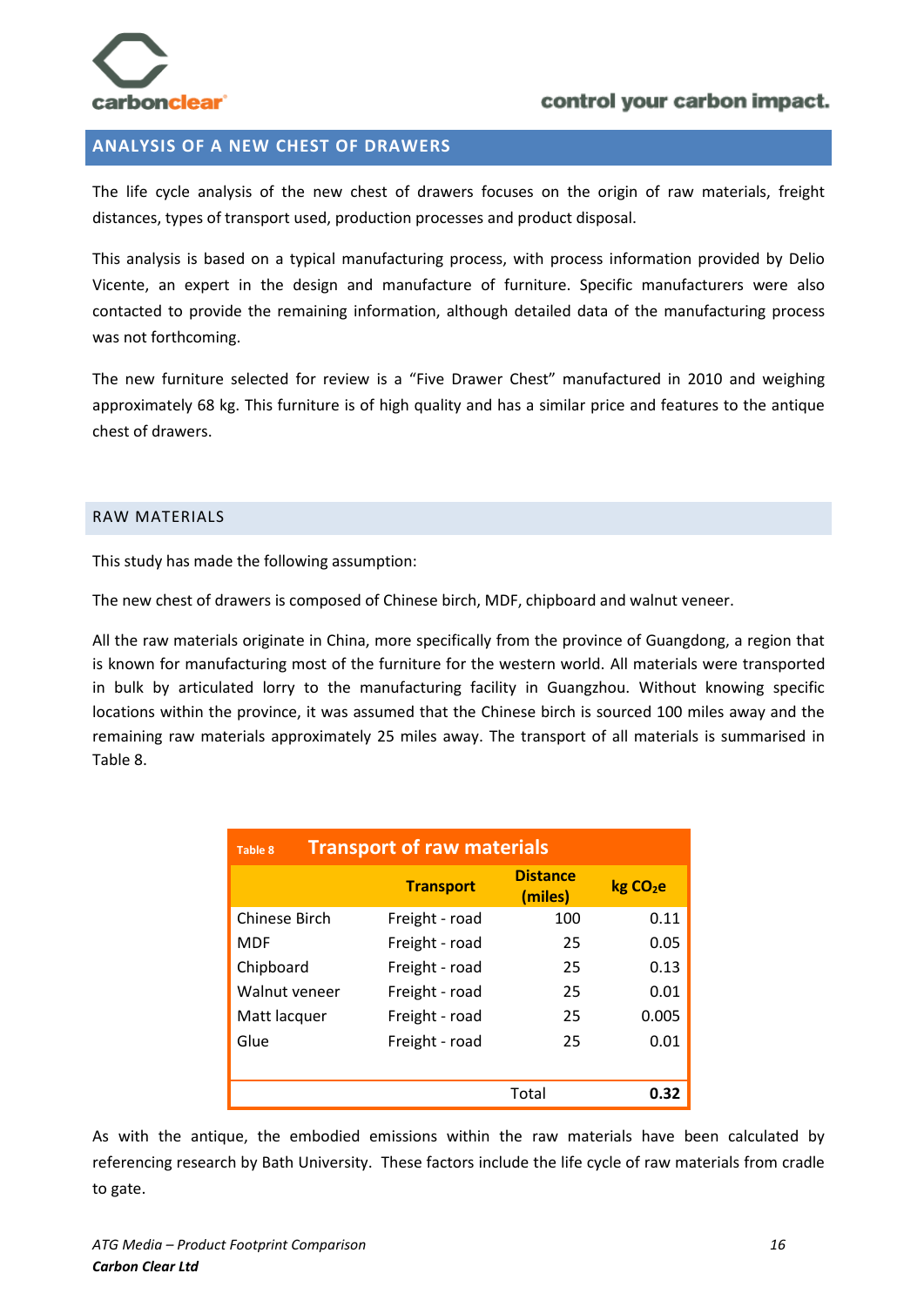

As shown in Table 9, chipboard weighs 37kg and accounts for 31% of the embodied emissions, whereas the glue has 33% of GHG emissions though only weighs 3.4kg.

| <b>Embodied emissions</b><br>Table 9 |             |                      |
|--------------------------------------|-------------|----------------------|
|                                      | weight (kg) | kg CO <sub>2</sub> e |
| Chinese Birch                        | 8           | 3.84                 |
| MDF                                  | 15          | 8.83                 |
| Chipboard                            | 37          | 18.73                |
| Walnut veneer                        | 3           | 1.73                 |
| Matt lacquer                         | 1.4         | 7.28                 |
| Glue                                 | 3.4         | 20.09                |
|                                      |             |                      |
|                                      | Total       | 60.49                |

When considering both the embodied emissions of the raw materials and their transport to the manufacturing site, the total GHG emissions for raw materials rounded up amount to **61 kgCO2e**.

# <span id="page-17-0"></span>PRODUCTION

The manufacturing process of a new piece of furniture may differ widely. From automated factories that require more energy but are faster and need less people to operate; to labour intensive that are less energy intensive but take more time and staff. For the purposes of this analysis the production process in Guangzhou for the new chest of drawers has been calculated using the following stages and energy requirements<sup>20</sup>:

1st week - Manufacturing Process

Most of the energy used is electricity for machinery to cut the wood, and for fans to cool the workspace and reduce the amount of dust in the air.

2<sup>nd</sup> week – Finishing

A spray lacquer is applied in an isolated room (with compressors powered by mains electricity or diesel generators). The drying process may require additional energy if climatic conditions are not favourable.

3<sup>rd</sup> and 4<sup>th</sup> weeks – Final

 $\ddot{\phantom{a}}$ 

The final stage takes approximately two weeks and involves last minute changes in the furniture and quality checks. The remaining pieces are assembled and the packaging process is concluded.

<sup>&</sup>lt;sup>20</sup> Manufacturing process information supplied by Delio Vicente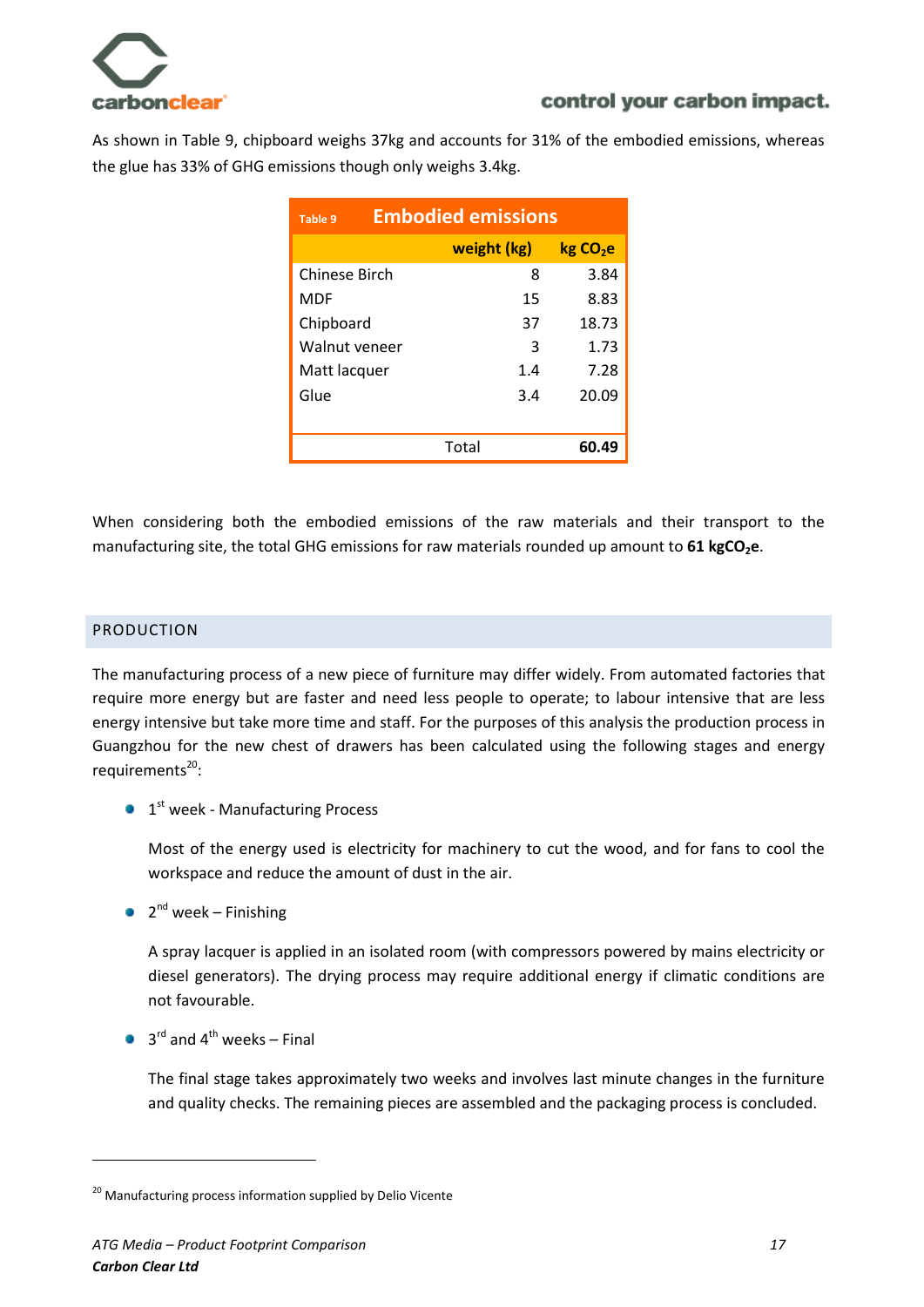

The emissions factor for "Light Manufacturing"<sup>21</sup> was adapted using an electricity emissions factor from China<sup>22</sup> to reflect energy used during the manufacturing process including the energy consumption associated with storage. The report assumes that the piece remained on site (in production and storage) for 20 days.

As Table 10 shows, the GHG impact associated with the production process is 34 kg CO<sub>2</sub>e.

| <b>Production</b><br>Table 10 |             |                      |
|-------------------------------|-------------|----------------------|
|                               | <b>Days</b> | kg CO <sub>2</sub> e |
| <b>Light Manufacturing</b>    | 20          | 33.88                |

#### <span id="page-18-0"></span>DISTRIBUTION

Once quality checked, the finished items of furniture are packaged for transport (with approximately 10 kg allowed for packaging and pallets).

Due to the large quantities involved, the furniture is freighted in bulk to the destination country. The items are transported initially by articulated lorry from Guangzhou to the nearest port, then by sea in large container vessels to the UK, after clearing customs they will be taken by articulated lorry to a distribution centre, before being sent on to a retail outlet. The report assumes that the customer travels to the store by car and purchases and collects the item that day (as opposed to being delivered by the store or its logistics provider).

Table 11 summarises the GHG impact of this transportation.

| Table 11               | <b>Distribution</b>        |                  |                      |
|------------------------|----------------------------|------------------|----------------------|
|                        | <b>Distance</b><br>(miles) | <b>Transport</b> | kg CO <sub>2</sub> e |
| From production        |                            |                  |                      |
| To port of departure   | 10                         | Freight-road     | 0.11                 |
| To port of arrival     | 11160                      | Freight $-$ sea  | 18.37                |
| To distribution centre | 50                         | Freight - road   | 0.54                 |
| To store               | 50                         | Freight - road   | 0.54                 |
| To consumer            | 50                         | Car – road       | 16.49                |
|                        |                            |                  |                      |
|                        |                            | Total            | 36.04                |

 $\overline{a}$ 

 $21$  Action Energy - Carbon Trust (2003) - Energy Consumption Guide 19

<sup>&</sup>lt;sup>22</sup> Defra (2009) "Guidelines to Defra / DECC's GHG Conversion Factors for Company Reporting", UK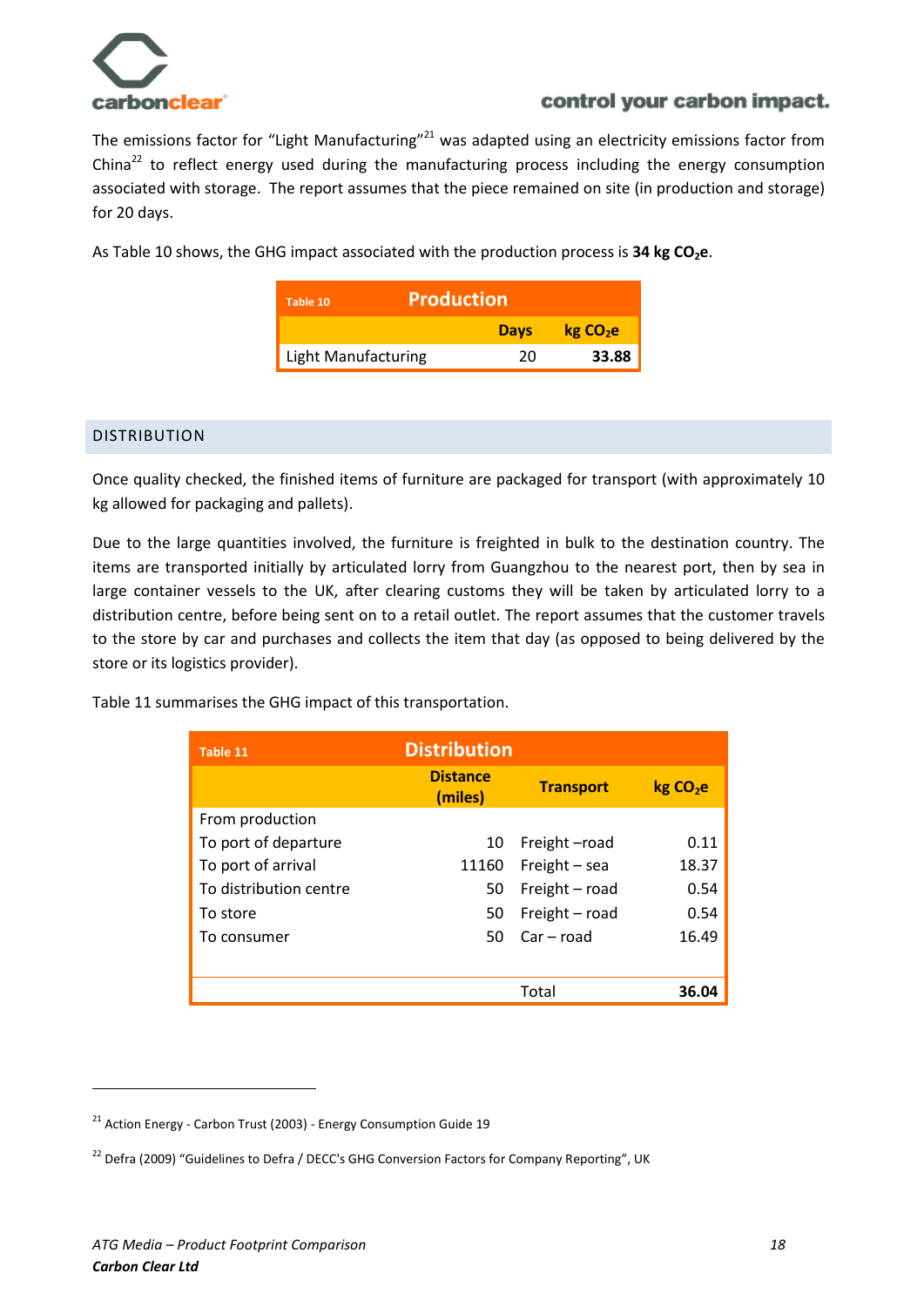

Between these transportation stages, the furniture is stored awaiting distribution. The estimated number of days at each stage is shown in Table 12. The energy used in the warehouses, mostly for lighting and security purposes, is calculated by floor area used and time<sup>23</sup>. The GHG emissions arising from electricity generation are higher in China<sup>24</sup> than in the UK and this is reflected in higher emissions at the port in China.

| Table 12            | <b>Storage</b> |                     |  |  |  |
|---------------------|----------------|---------------------|--|--|--|
|                     | <b>Days</b>    | kgCO <sub>2</sub> e |  |  |  |
| Port of Guangzhou   | 7              | 7.25                |  |  |  |
| Port of London      | 10             | 6.75                |  |  |  |
| Distribution Centre | 7              | 4.72                |  |  |  |
| Store               | 14             | 9.45                |  |  |  |
|                     |                |                     |  |  |  |
|                     | Total          | 28.17               |  |  |  |

The GHG emissions arising from the distribution phase (transport and storage) amount to **64 kgCO2e**.

#### <span id="page-19-0"></span>DISPOSAL

 $\overline{a}$ 

Supplied with a 12 month warranty, the product has a typical lifespan (estimated by expert opinion Delio Vicente) of approximately 5-10 years. For the purposes of the report, and to be conservative, this has been increased to 15 years. It is assumed the product will not be refurbished or resold.

Once the chest of drawers reaches the end of its usable life, it was assumed that it will be disposed at a landfill site near the consumer's house. Based on the weight of the product and the published emission factor for landfill waste<sup>25</sup> the GHG emissions in this phase result in 11.48 kgCO<sub>2</sub>e.

 $23$  Action Energy (Carbon Trust), 2003 - Energy Consumption Guide 19

<sup>&</sup>lt;sup>24</sup> Defra (2009) "Guidelines to Defra / DECC's GHG Conversion Factors for Company Reporting", UK

<sup>&</sup>lt;sup>25</sup> Defra (2009) "Guidelines to Defra / DECC's GHG Conversion Factors for Company Reporting", UK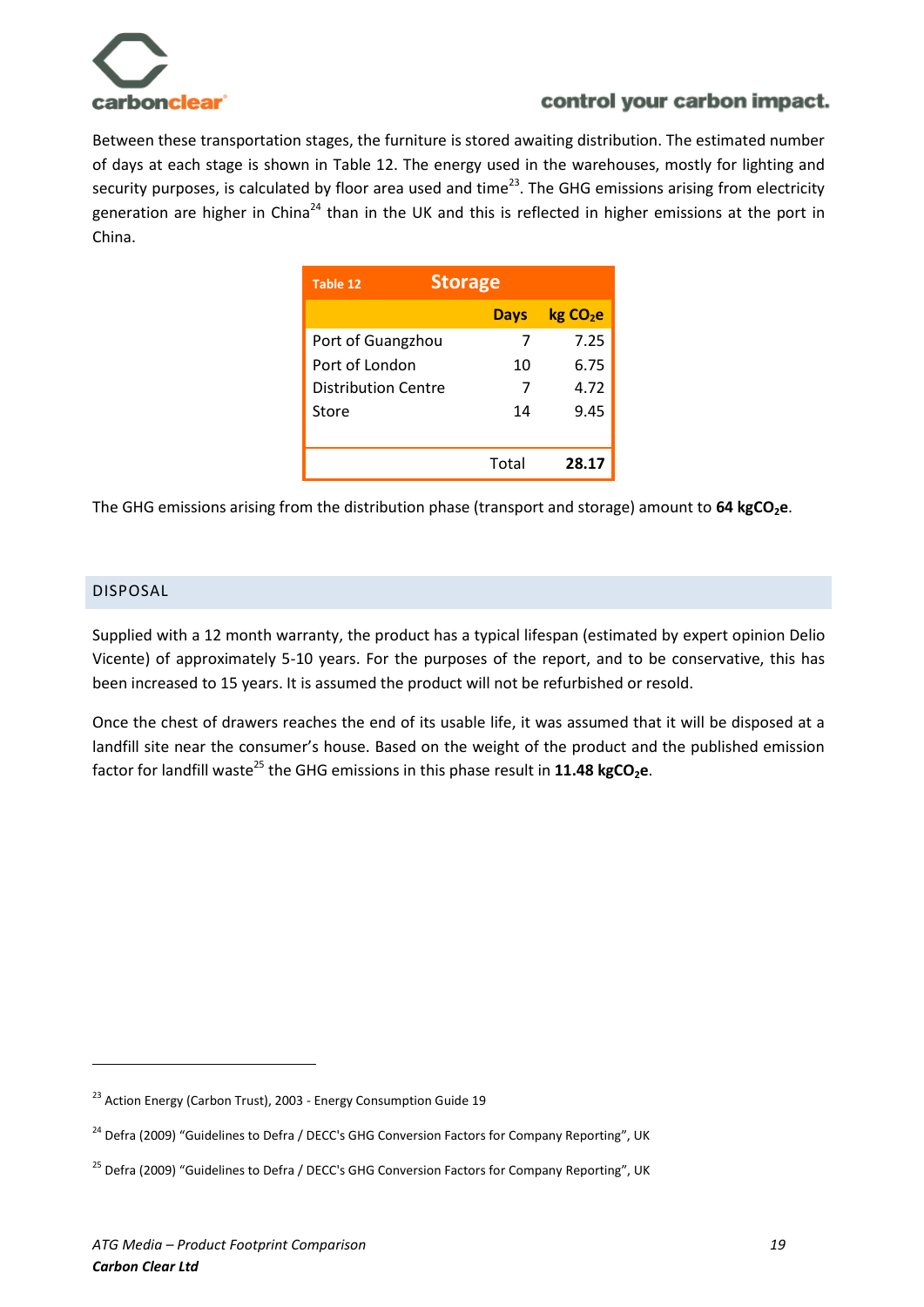

#### <span id="page-20-0"></span>SUMMARY - NEW

The life cycle emissions associated with the new chest of drawers totals to **170 kg CO2e** as indicated in the table below.

| <b>Summary – New</b><br>Table 13                         |                      |            |  |  |  |  |
|----------------------------------------------------------|----------------------|------------|--|--|--|--|
|                                                          | kg CO <sub>2</sub> e | % of total |  |  |  |  |
| Raw materials<br>(inc Transport & embodied<br>emissions) | 60.81                | 35.7%      |  |  |  |  |
| Production                                               | 33.88                | 19.9%      |  |  |  |  |
| Distribution                                             | 36.04                | 21.2%      |  |  |  |  |
| Storage                                                  | 28.17                | 16.5%      |  |  |  |  |
| Disposal                                                 | 11.48                | 6.7%       |  |  |  |  |
|                                                          |                      |            |  |  |  |  |
| Total                                                    | 170.38               |            |  |  |  |  |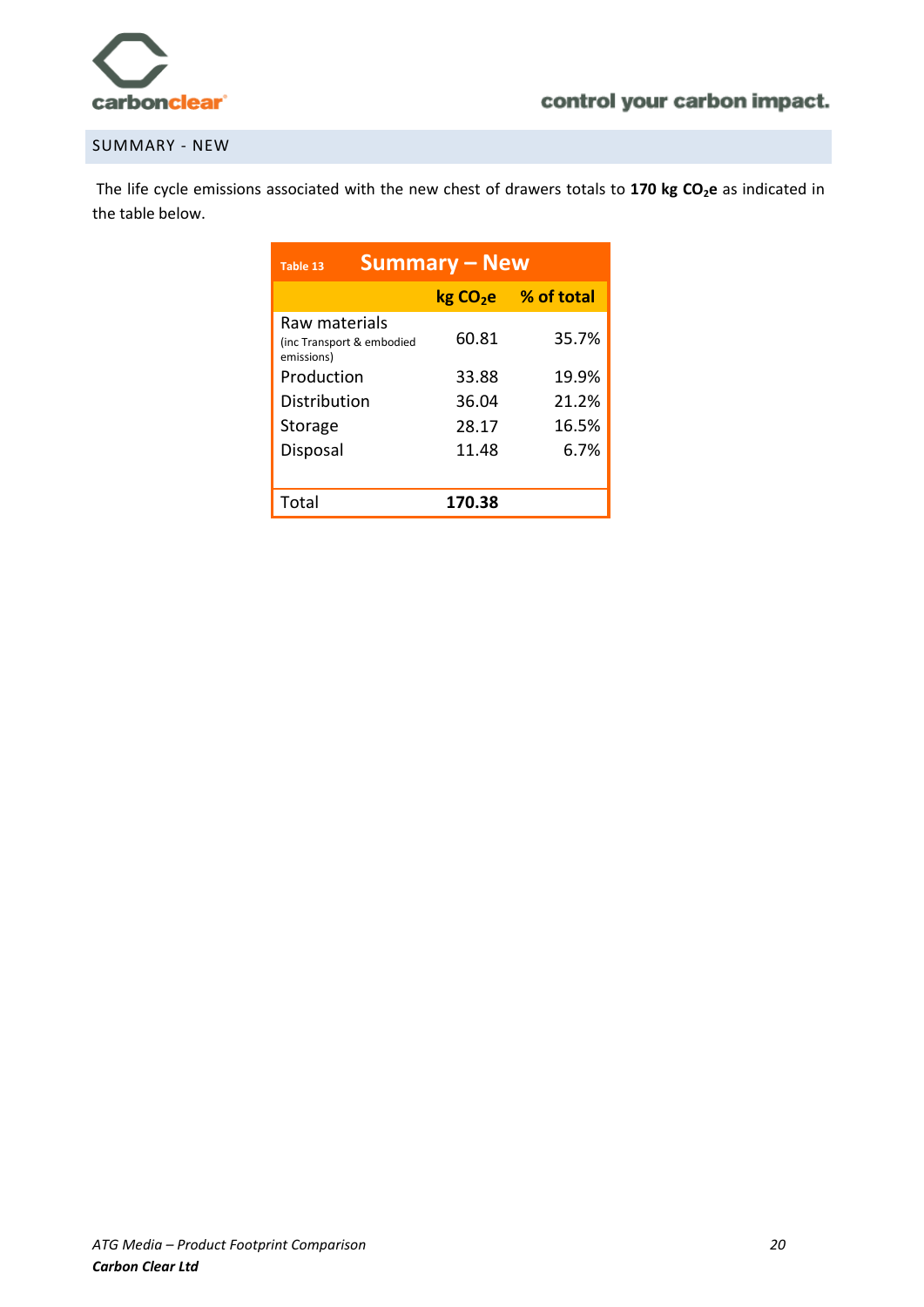

#### <span id="page-21-0"></span>**COMPARISON OF ANTIQUE AND NEW**

#### <span id="page-21-1"></span>LIFE CYCLE COMPARISON

The following graph compares the typical life cycle emissions of the antique and new chest of drawers in absolute term indicating the GHG impact at different stages of the life cycle between 1830 and 2025.



- 1830 Initial purchase includes the embodied emissions of the wood, transportation of raw materials and of the chest of drawers to the final customer producing **26 kgCO2e**. It is then used by and passed down through the same family.
- Between 1950 and 1980  $-1<sup>st</sup>$  Restoration & Sale of the antique, most of the GHG emissions are associated with the transport of the item to the auctioneer, dealer's shop and customer. This adds 71 kgCO<sub>2</sub>e, bringing the total to 97 kgCO<sub>2</sub>e.
- $2010 2<sup>nd</sup>$  Restoration & Sale takes place, with emissions arising mainly from transportation. By 2010, the accumulated emissions impact is **140 kgCO2e.**
- 2010 The new chest of drawers is manufactured and purchased, with a GHG emissions impact of **170 kgCO2e**, already greater than the antique's during its 180 years.
- 2025 The new chest of drawers has reached its end of life. If it is to be replaced using the same process, the new product will produce an additional 170 kgCO<sub>2</sub>e or a cumulative emissions impact of 340 kgCO<sub>2</sub>e.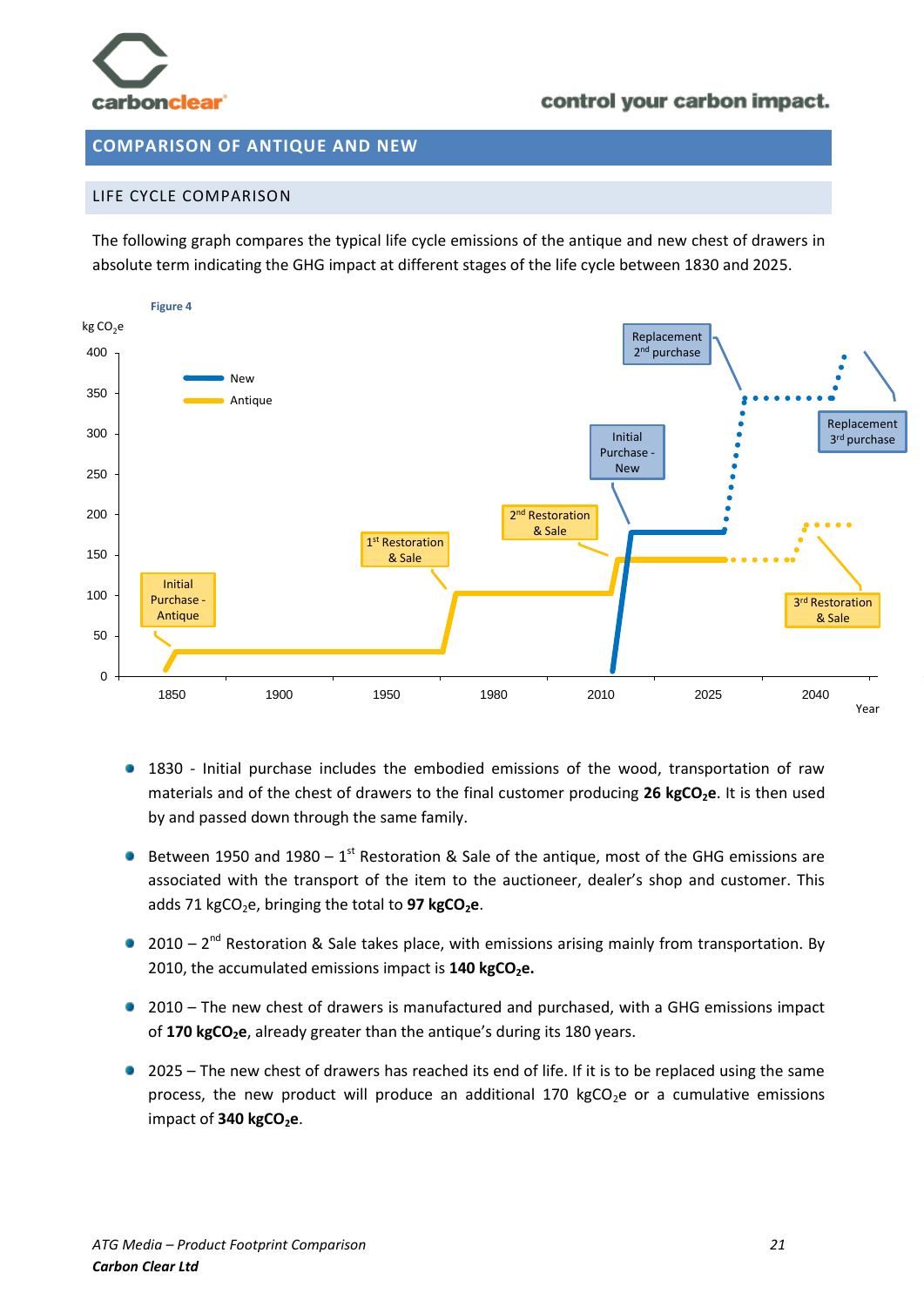

**Beyond 2025 - The antique is sold again, renewing its cycle. The cumulative emissions impact is 180 kgCO2e.** The second purchase of the new chest of drawers is reaching its end of life and need to be replaced by a third purchase adding another **170 kgCO2e** bringing the total to **510 kgCO2e**.

### <span id="page-22-0"></span>PRODUCT FOOTPRINT COMPARISON

The total life cycle emissions arising from the antique chest of drawers at 140 kgCO<sub>2</sub>e are 18% less than those of the new chest of drawers at 170 kgCO<sub>2</sub>e. A breakdown of the emissions from each stage is shown in Figure 5 below.



**Figure 5**

The new item compares unfavourably with the antique for the following reasons:

- The bill of materials for the new item includes more materials, and particularly more processed materials.
- **•** The new item is manufactured using new manufacturing processes and facilities. In 1830, the antique would have been produced manually with "power" provided by animals and wood.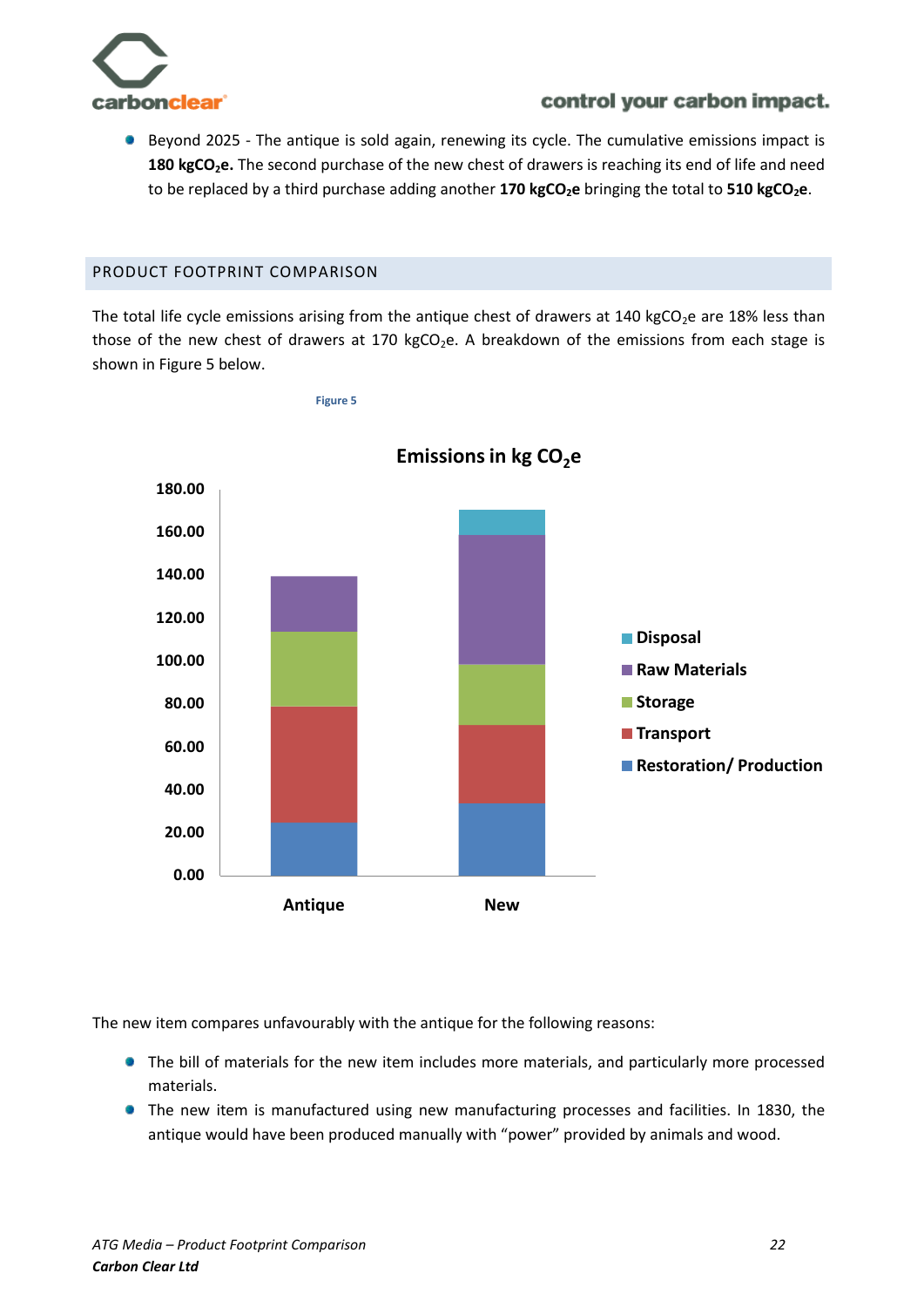

The antique compares unfavourably with the new item:

- The transportation emissions are greater for the antique because while the overall distance travelled is shorter it is moved in less efficient smaller vehicles during the restoration and sales phases (transit vans and small lorries).
- The new item is transported in bulk (shipping container and articulated lorry) with far greater efficiency per mile travelled.

#### <span id="page-23-0"></span>EMISSIONS PER YEAR OF USE Initial

Given that the antique has a far greater expected lifetime, a comparison of average emissions per year provides the best benchmark for comparative analysis.  $\gamma$  cui

The new chest of drawers is expected to last 15 years (from 2010 until 2025) and has a footprint of 170 kg CO2e, or average emissions per year of **11.36 kg CO2e.**

The antique product was manufactured in 1830. As at 2025 it will have generated total emissions of 140 kg CO2e, or emissions per year of **0.72 kg CO2e.**

The following graph shows that the GHG emissions per year of life in use associated with a new chest of drawers are **16 times** higher than those of the antique.

#### **Figure 7**



# **Emissions per year of use (kg CO2e)**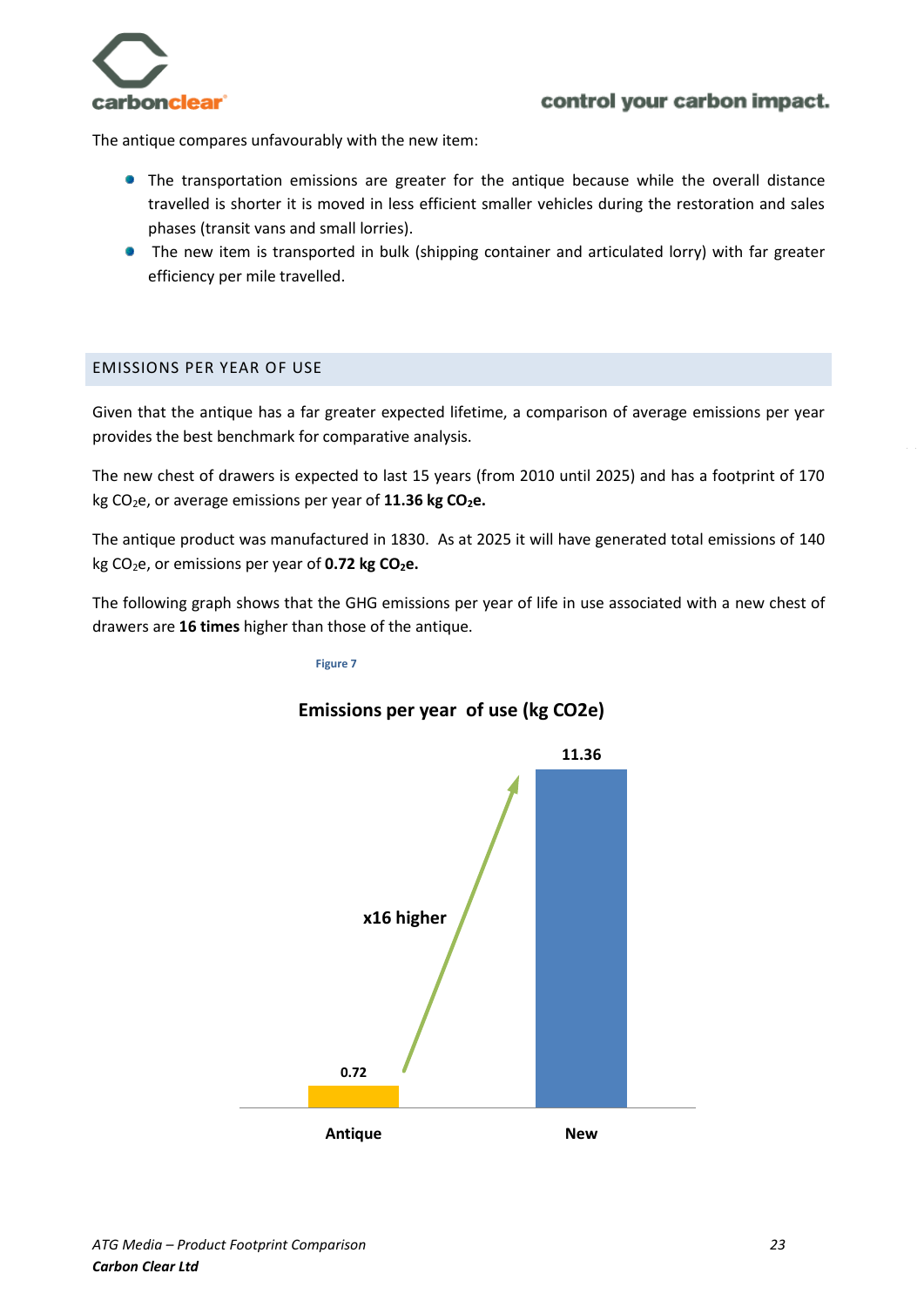

## <span id="page-24-0"></span>SUMMARY - PRODUCT FOOTPRINT COMPARISON

The following table summarises the results of this analysis comparing both chests of drawers.

| Table 14                                 |                     | <b>Summary</b> |                     |            |  |
|------------------------------------------|---------------------|----------------|---------------------|------------|--|
|                                          | <b>Antique</b>      |                |                     | <b>New</b> |  |
|                                          | kgCO <sub>2</sub> e | % of total     | kgCO <sub>2</sub> e | % of total |  |
| Raw materials                            |                     |                |                     |            |  |
| (inc Transport & embodied<br>emissions)  | 26.04               | 18.7%          | 60.81               | 35.7%      |  |
| Production                               | 0.00                | 0.0%           | 33.88               | 19.9%      |  |
| Distribution                             | 53.95               | 38.6%          | 36.04               | 21.2%      |  |
| Storage                                  | 34.78               | 24.9%          | 28.17               | 16.5%      |  |
| Restoration                              | 24.83               | 17.8%          | 0.00                | 0.0%       |  |
| Disposal                                 | 0.00                | 0.0%           | 11.48               | 6.7%       |  |
|                                          |                     |                |                     |            |  |
| Total                                    | 139.60              |                | 170.38              |            |  |
|                                          |                     |                |                     |            |  |
| Average emissions/<br>year <sup>26</sup> | 0.72                |                | 11.36               |            |  |

 $\ddot{\phantom{a}}$ 

<sup>&</sup>lt;sup>26</sup> Average emissions per annum are calculated using 195 and 15 years respectively for the antique and new items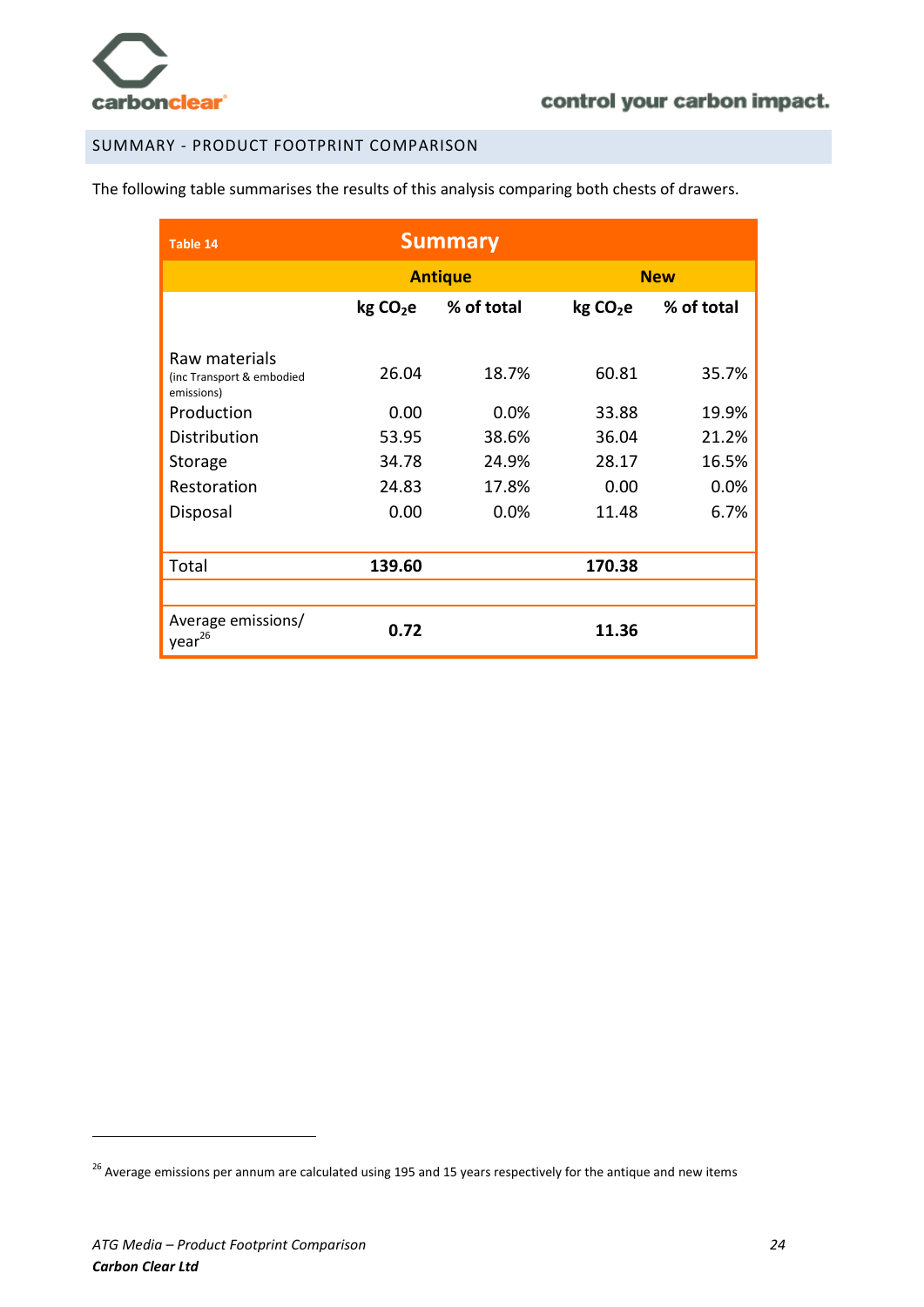

### <span id="page-25-0"></span>**CONCLUSION**

# control your carbon impact.

In this study we set out to answer the questions "*Are antiques greener than new furniture? And if so, what is the degree of difference between the two approaches to furnishing one's home?"* If we use greenhouse gas emissions as our metric for which is the greenest product, then it is clear that antique piece of furniture is, indeed, greener.

The life cycle emissions from the antique chest of drawers amount to **140 kg CO2e** and the new one account to **170 kg CO2e.** In terms of absolute emissions, the antique chest of drawers produced approximately 20% lower emissions over the assessed lifecycle than the new product.

Taking into account the longer lifespan of the antique furniture, we see that the annual emissions for the antique product amount to **0.72 kg CO2e** and a new piece to **11.36 kg CO2e**. On a "*per year of use"* basis, a new chest of drawers has a GHG emissions impact **16 times** higher than the antique.

We recognise that we have used assumptions and we have detailed and explained these assumptions throughout. While our analysis is sensitive to our assumptions, the sensitivity does not have the potential to overturn the far lower per annum impact of the antique chest of drawers. It is, therefore, our professional opinion that the associated greenhouse gas emissions of an antique chest of drawers is significantly lower than a new alternative.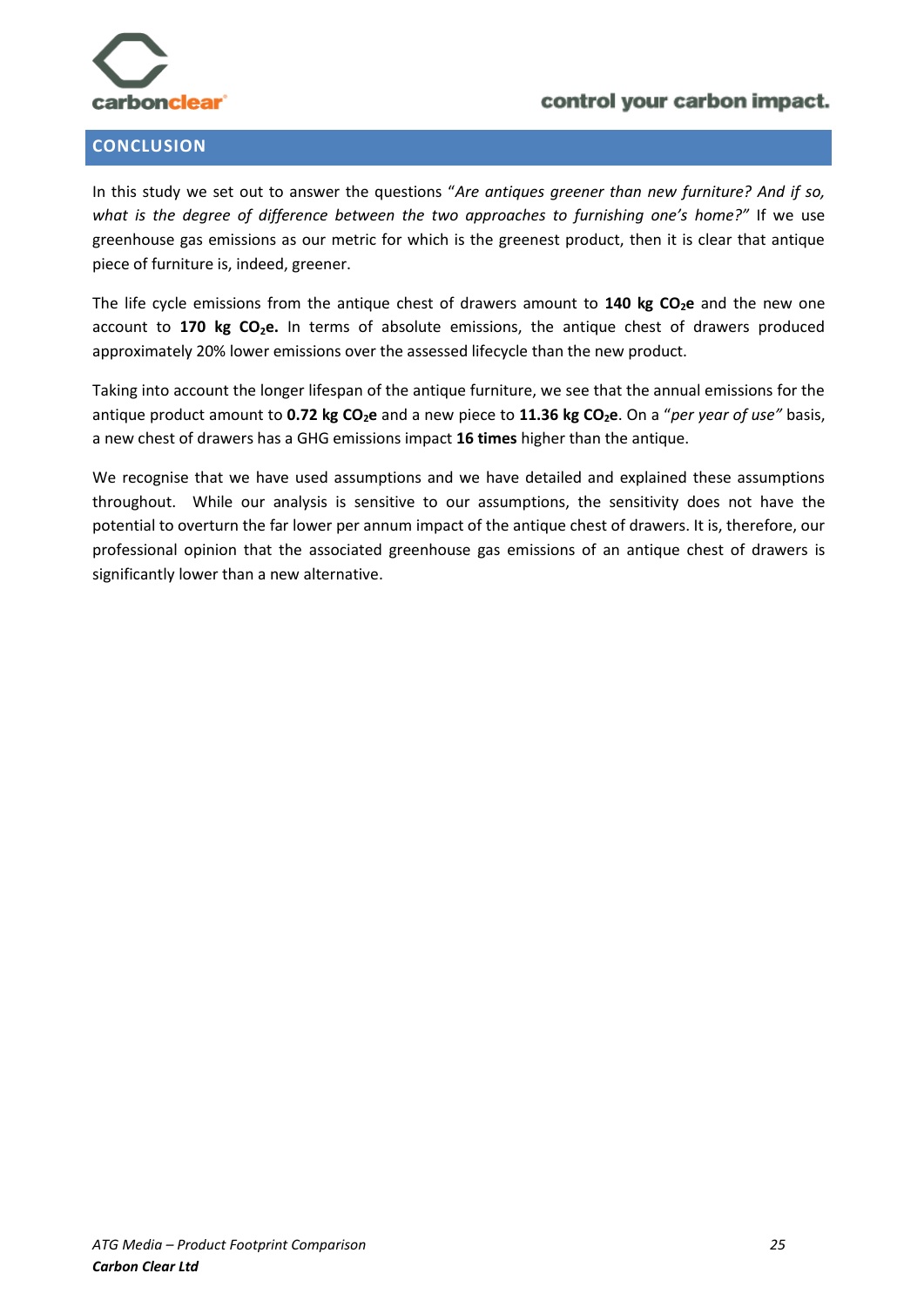

#### <span id="page-26-0"></span>**APPENDIX - GLOSSARY**

**Carbon dioxide equivalent (CO2e)**: A metric used to compare the relative global warming potential of different greenhouse gases. For example, methane is 21 times more potent than  $CO<sub>2</sub>$  - making 1 tonne of methane equal to 21 tCO<sub>2</sub>e.

**Carbon footprint**: The total greenhouse gas emissions (GHG) from an organisation or activity, expressed in tonnes of  $CO<sub>2</sub>$  equivalent.

**Cradle to Gate**: GHG emissions associated with raw materials, manufacture and distribution to business consumer of a product or service.

**Cradle to Grave**: GHG emissions associated with raw materials, manufacture, distribution/retail, consumer use, disposal/recycling or a product or service.

**Embodied emissions**: The GHG emissions associated with the manufacturing and processing of a material/ product based on its life cycle. For example the embodied emissions of wood include the energy use in cutting the wood in the forest and processing until it reaches a manufacturing site.

**Emission coefficient**: A number used to convert units of an activity or product into units of CO2e that result from the activity or from the manufacture and/or use of the product. Emission coefficients are usually expressed as tonnes  $CO<sub>2</sub>e/[unit of activity]$ .

**Emission reduction**: The removal, limitation, reduction, avoidance, sequestration or mitigation of greenhouse gas emissions.

**Global Warming Potential (GWP)**: The intensity with which a tonne of greenhouse gas (GHG) affects global warming relative to a tonne of carbon dioxide. Some GHGs stay in the atmosphere longer than others, so relative GWP changes with time. The GWP for the six GHGs covered under the Kyoto Protocol are as follows:

- Carbon dioxide  $(CO_2)$ : 1
- $\bullet$  Methane (CH<sub>4</sub>): 21
- $\bullet$  Nitrous oxide (N<sub>2</sub>O): 310
- Hydrofluorocarbons (HFCs): 150-11,700
- Perfluorocarbons (PFCs): 6,500-9,200
- Sulphur hexafluoride ( $SF<sub>6</sub>$ ): 23,900
- Hydrofluorocarbons (HFCs): 150-11,700

**Greenhouse Gas emissions (GHG):** Any of the atmospheric gases that contribute to the greenhouse effect by absorbing infrared radiation produced by solar warming of the Earth's surface. This study has focussed on carbon dioxide (CO<sub>2</sub>), methane (CH<sub>4</sub>) and nitrous oxide (NO<sub>2</sub>).

**Life Cycle Assessment (LCA)**: GHG emissions of a product or service from cradle to gate or cradle to grave.